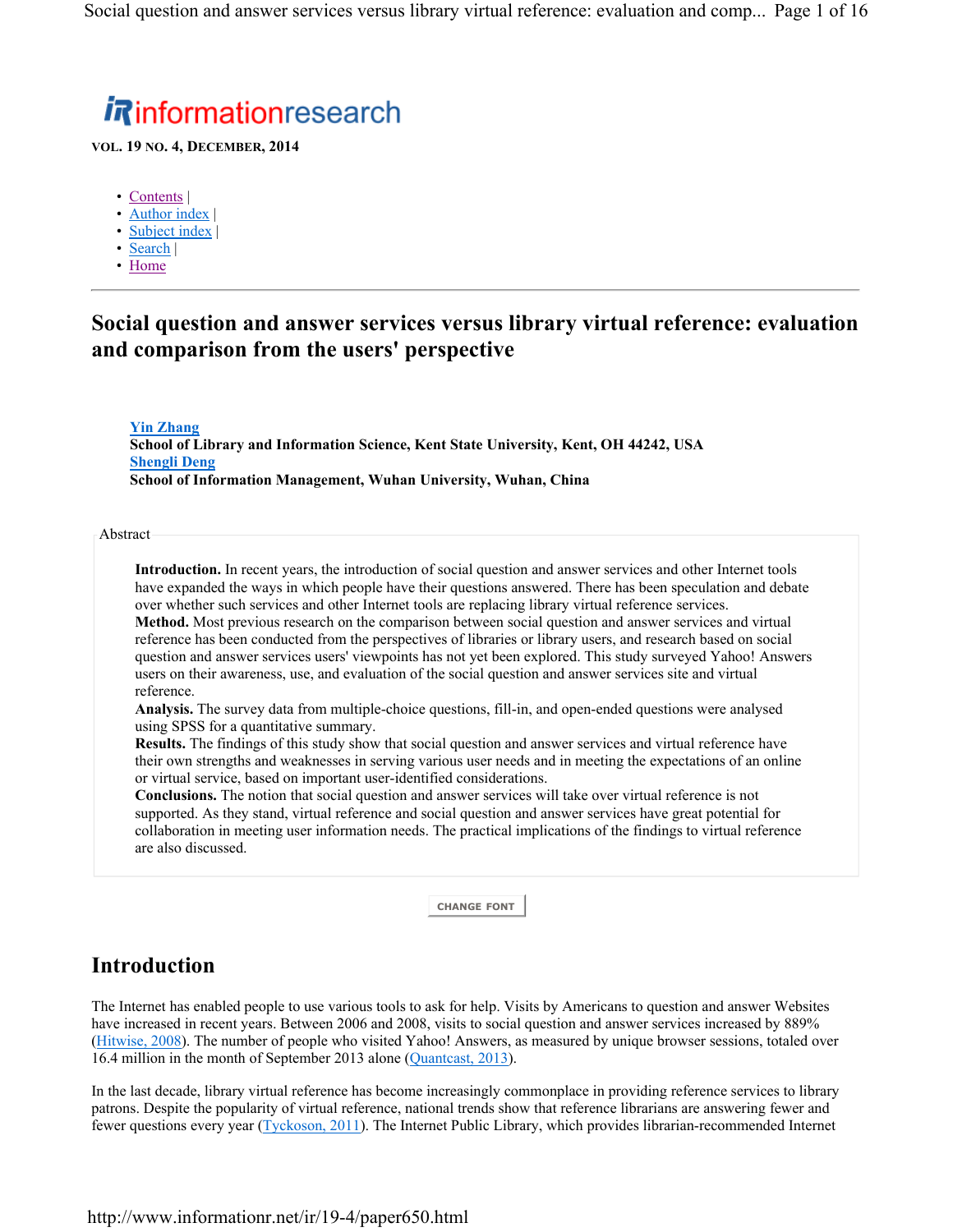resources and reference help to the public, has also received fewer questions in recent years (IPL, 2011). This is backed by other reports of declining library reference transactions (Kuhl, 2012).

Library communities speculate and debate over whether search engines, social question and answer services, Wikipedia, Facebook, and other social networks are replacing library reference services. Social question and answer services have increasingly sought to supplant the expertise of the reference librarian with the wisdom of the crowd (Golbeck and Fleischmann, 2010). Some have even predicted the death of library reference services overall (Henry, 2011; Pomerantz, 2010). However, others argue that reference services are not dead but have experienced a paradigm shift from physical to virtual reference services, and virtual reference needs to prove its relevance and value as a core, high-demand reference service (Young, 2013).

### **Problem statement**

Most previous research comparing virtual reference and social question and answer services has been conducted from the perspective of librarians, library users, or researchers. Studies from the viewpoint of social question and answer services users are sparse. A closer look at this user group and their comparison between using social question and answer services and virtual reference will offer additional insight regarding user behaviour in seeking information online, and important considerations for a virtual service. This line of research is also crucial to understanding social question and answer services users' awareness, use, and assessment of virtual reference, and to shed light on the relationship between the two services in meeting user information needs in the Internet environment.

The study reported in this paper will address the research gap and identify areas for improvement within current virtual reference by exploring the following research questions:

- 1. What questions do social question and answer services users ask while using the online service?
- 2. How satisfied are users with answers received from social question and answer services?
- 3. Are social question and answer services users aware of virtual reference and have they used the service?
- 4. How do social question and answer services users evaluate and compare social question and answer services and virtual reference?
- 5. What are the important considerations of a virtual service from a user's perspective?

### **Literature review**

Virtual reference refers to all reference services provided online, whether synchronous or asynchronous (e-mail, LibAnswers, and Instant Message), or through SMS (text). Other nomenclatures include digital reference services, online reference services, and real-time services (Nicholas, 2011). This literature review provides a synopsis of previous research involving virtual reference, its role in meeting user information needs, and its connection to social question and answer services.

#### **Change in user reference needs for virtual reference service**

Library virtual reference continues to evolve along with the changing technology and user expectations (Kilzer, 2011). Today's users expect to get help where they are, minimising the overall effort associated with seeking information, and to identify the most convenient source to meet their information needs (Chow and Croxton, 2012). Although they may be capable of using a search engine to answer simple fact-based queries, users may still have difficulty sorting through the results of a researchbased query, and this is where virtual reference might step in (Numminen and Vakkari, 2009; (Solorzano, 2013).

In a longitudinal study of live chat and instant message reference services, Radford and Connaway (2013) observed a significant decrease in subject searching but an increase in procedural questions in the same time period. The authors suggested that the downturn in the subject reference types might be partially because of online tools such as search engines, Wikipedia, or other reference guides. The authors also suggested that changes in the makeup of virtual reference users could be another contributing factor.

In responding to the evolution of various communication technologies, libraries have been offering virtual reference by telephone, e-mail and online chat to make the service as convenient as possible for users  $(Luo, 2012)$ . The increasing availability and use of electronic resources allow virtual reference service providers to extend their reach and expand user horizons (Agosto, Rozklis, MacDonald and Abels, 2011).

### **Users' preferences and satisfaction with virtual reference**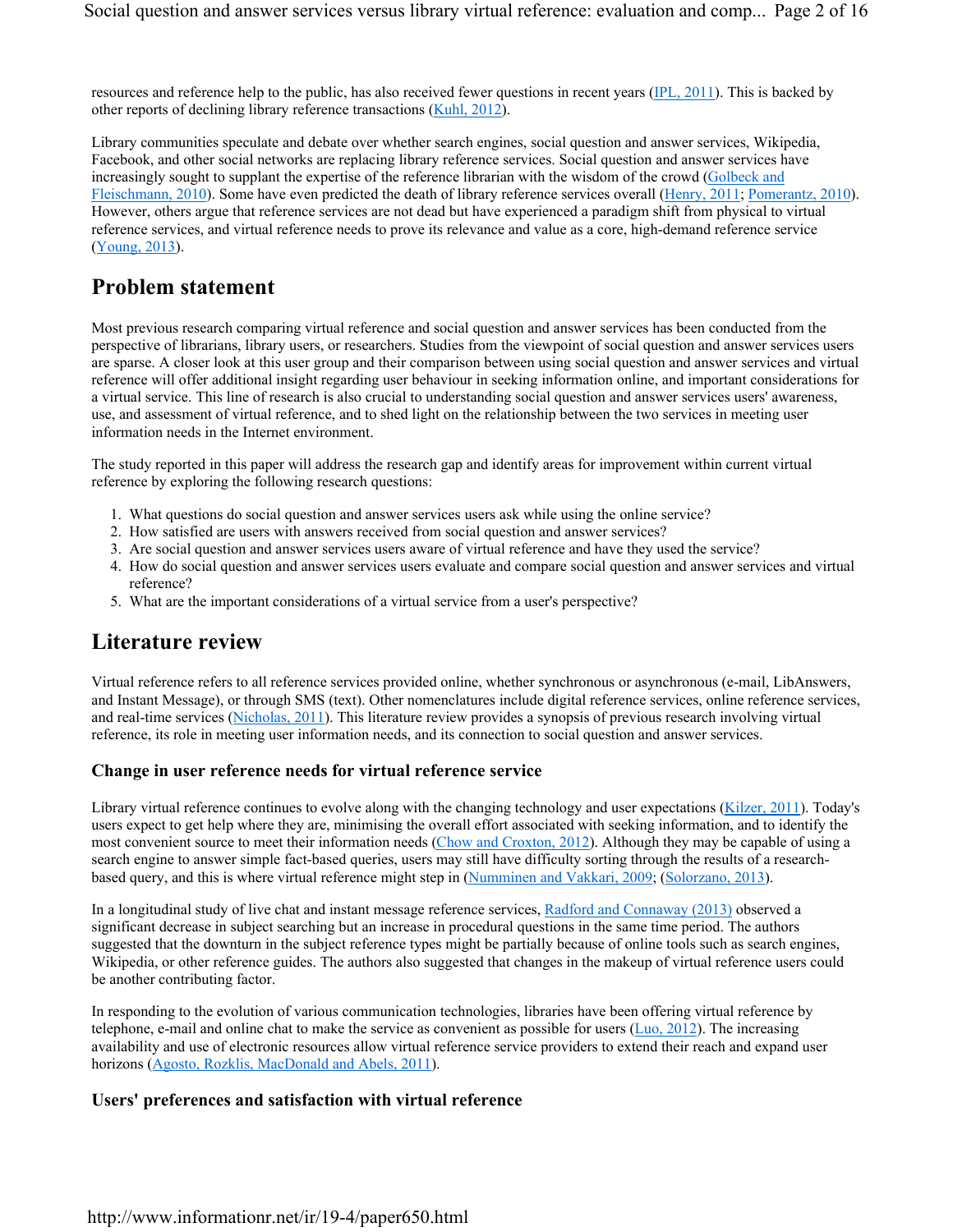Research shows that users' preferences for virtual reference are dependent upon the type of question, the type of information seeker, and the convenience offered across library user groups (Chow and Croxton, 2012). Studies have found that convenience was considered an important reason for users to access virtual reference services, and that it was critical to library patrons' willingness to use virtual reference (Connaway, Dickey and Radford, 2011; Nicol and Cook, 2013).

One challenge for current virtual reference is its low usage by patrons, despite the fact that many studies established very high user satisfaction and inclination to recommend the service (Pomerantz and Luo, 2006). The blame for the decrease in usage has been placed on the availability of virtual reference-like services on the Internet, users' overt confidence in their searching skills, and the library anxiety involved in talking to a librarian (Connaway, Radford and Williams, 2009). Additionally, visibility of the service and the individual user's willingness to utilise the service are also important factors contributing to virtual reference use (Mu, Dimitroff, Jordan and Burclaff, 2012).

Connaway and Radford (2011) suggest that user reassurance and positive user experience is key to address the virtual reference use challenge. They point out that without an explicit, live introduction to virtual reference, many users will not bring the trust and appreciation they feel for librarians into an online experience. It is possible for users and librarians to greatly value how they are treated in addition to the accomplishment of the encounter's goal to facilitate information discovery and use (Radford, Radford, Connaway and DeAngelis, 2011).

Previous research has shown user perception and user satisfaction are very important in the virtual reference process. Such studies paid attention to the gap between virtual reference and library users' satisfaction. However, little is known about social question and answer services users' perception of virtual reference in their searching process (especially those users who use both) and what role the types of questions may play in this process.

### **Socialisation of virtual reference**

In essence, virtual reference is an interactive process between librarians and users. Each interaction and query brings something new to the librarian and the user (Tyckoson, 2011). The effectiveness of social interaction, for example, in asynchronous e-mails, may depend on the interpersonal and effective communication that takes place between librarians and users (Park, Li and Burger, 2010). The tools to provide virtual reference will continue to change, but those key elements will remain the same—forming a connection with users and helping them find what they are looking for (Solorzano, 2013). A lack of social cues is seen as an aspect of chat reference to which librarians must adapt (Gronemyer and Deitering, 2009).

Online reference interactions present some unique challenges. Librarians who are part of a collaborative service may have difficulty answering questions about local policies at libraries in other parts of the state or country (Bishop, Sachs-Silveira and Avet, 2011). For reference research, online social reference exemplifies a new stage that involves a transition from question negotiation to an online collaborative group effort. Unlike library virtual reference, social reference is conducted through cooperative effort and open participation to make obtaining reference help much more convenient (Radford, 2008). The socialisation of virtual reference asks for virtual reference providers to embrace the change and challenge.

#### **Differences between social question and answer services and virtual reference**

At present, there is an increasing interest in understanding social question and answer services and virtual reference's similarities and differences, and most importantly the lessons that could be learned from one to enhance the other (Gazan, 2007; Kitzie and Shah, 2011). Additionally, research involving both social question and answer services and virtual reference suggests that it is important to understand how users view the two services with regard to meeting their reference needs (Shah and Kitzie, 2012).

In a recent study, Radford *et al*. (2013) found that users saw virtual reference services as authoritative and objective, more synchronous, and as receptive to more complex questions. Social question and answer services, however, were viewed as asynchronous, less authoritative, having simpler questions, and providing more opinionated answers. In terms of performance, Shah and Kitzie (2012) found that virtual reference outperforms social question and answer services in the following aspects: customisation, quality, relevance, accuracy, authoritativeness, and completeness. On the other hand, social question and answer services outperformed virtual reference in the following areas: cost, volume, speed, social aspects, engagement, and collaboration. Some additional differences between virtual reference and social question and answer services recognised by previous research include the dyadic reference encounter vs. teamwork, relevant boundaries vs. blurred boundaries, limit of authority vs. empowerment of authority, and institutional human and information resources vs. volunteers and free online information (Shachaf, 2010).

It should be noted that most current studies that compare social question and answer services and virtual reference have focused on librarians and college students, who are more likely to be familiar with library virtual reference but not necessarily social question and answer services. This is shown in the study by Shah and Kitzie (2012) where the majority of the students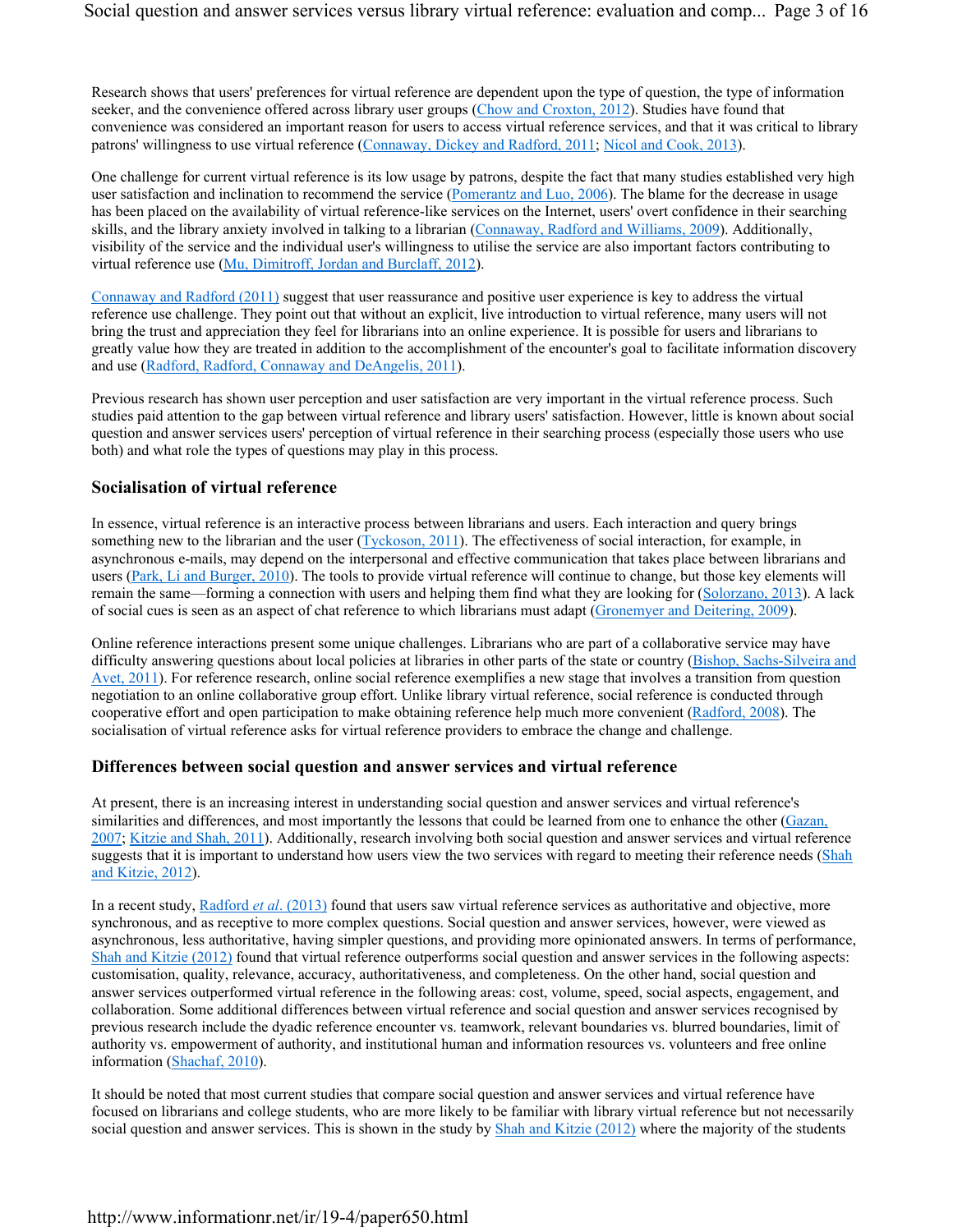did not use social question and answer services to ask or answer a question. Studying social question and answer services users regarding their experience with social question and answer services and virtual reference can yield new insights when comparing the two services in serving user needs. Also, research samples of previous studies tended to be small due to their qualitative nature, with no more than forty participating subjects from one institution. The samples may not be representative of virtual reference and social question and answer services users, and findings may not be generalisable.

Currently, an interesting avenue to explore is how virtual reference can complement social question and answer services to provide more comprehensive information when needed. Such collaboration may allow social question and answer services to offer premium (paid) content to their large user-base, and for virtual reference to create a new revenue stream to support sustainability (Radford, Connaway and Shah, 2012). Kitzie, Choi and Shah, (2012) conceptualised social question and answer services and virtual reference services under one umbrella, namely online question and answer services, and investigated both these services and virtual reference together. The findings indicated that social question and answer services and virtual reference services may in fact be directly comparable and, from learning concordant strengths and weaknesses, be improved as a whole.

# **Methods**

### **Yahoo! Answers as the social question and answer services site**

For this study, Yahoo! Answers was chosen as the social question and answer services site for several reasons:

- It is the top-ranking (Blogger Journey, 2013; Hitwise, 2008; McGee, 2008) social question and answer services service, with 54 million unique users in the U.S. and 250 million worldwide. Currently, Yahoo! Answers has approximately 300 million resolved questions.
- It has well-established procedures for questions and answers. The format of interaction on Yahoo! Answers is that a registered user posts a question in one of the pre-defined categories, and other users reply directly to that question with their answers.
- It has a user management system offering incentives and rewards for positive contributions.
- It uses a subject-based hierarchical category system to organise questions and answers. There are twenty-six categories in Yahoo! Answers. The wide variety of categories include: arts and humanities, education and reference, computers and Internet, and science and mathematics.
- It allows sophisticated data extraction. Yahoo! Answers provides an application programming interface (API), letting users search for questions on any topic and by category, including subcategories

#### **Sample and data collection**

An online survey was conducted to understand social question and answer services uses and to seek users' input on their experiences and comparisons between virtual reference and social question and answer services. The survey sample consisted of 1,431 Yahoo! Answers users, who posted or answered a question in the Yahoo! Answers education and reference category during the time period of February 27 to March 30, 2013. The subject category was chosen because its theme is similar to virtual reference.

The survey was hosted in Qualtrics, a secure online survey tool available to the researchers through institution subscription. The sample subjects were invited by the e-mail platform in Yahoo Answers! to participate in the survey between June 21 – July 15 with one follow-up in the middle. No incentive was offered for participation. The survey was designed to understand uses and comparisons between Yahoo! Answers and virtual reference, and the underlying motivations and concerns during the informational and social process. The survey questions, which contained multiple-choice, fill-in, and open-ended questions, covered the following areas with details about specific questions in the findings section where related results are reported:

- service awareness of social question and answer services and virtual reference,
- motivation to answer questions in social question and answer services,
- uses and comparison of social question and answer services and virtual reference,
- most recent experience using Yahoo! Answers and other sources to find answers to questions,
- important considerations in using any online services to seek answers, and
- basic demographics, related skills, and familiarity with various tools and services for information.

Out of the 1,431 users in the sample, thirty could not be reached because of unavailable accounts at the time of the study. After one round of follow-up reminders, 230 responded to the online survey, with a response rate of 16.4%. The basic demographics of the respondents are summarised in Table 1. Among those who participated in the study, 58% were male and 42% were female; and 65% had a college or post-graduate degree. Their ages ranged from 18 to 82, with 18% being 18-19, 15% in their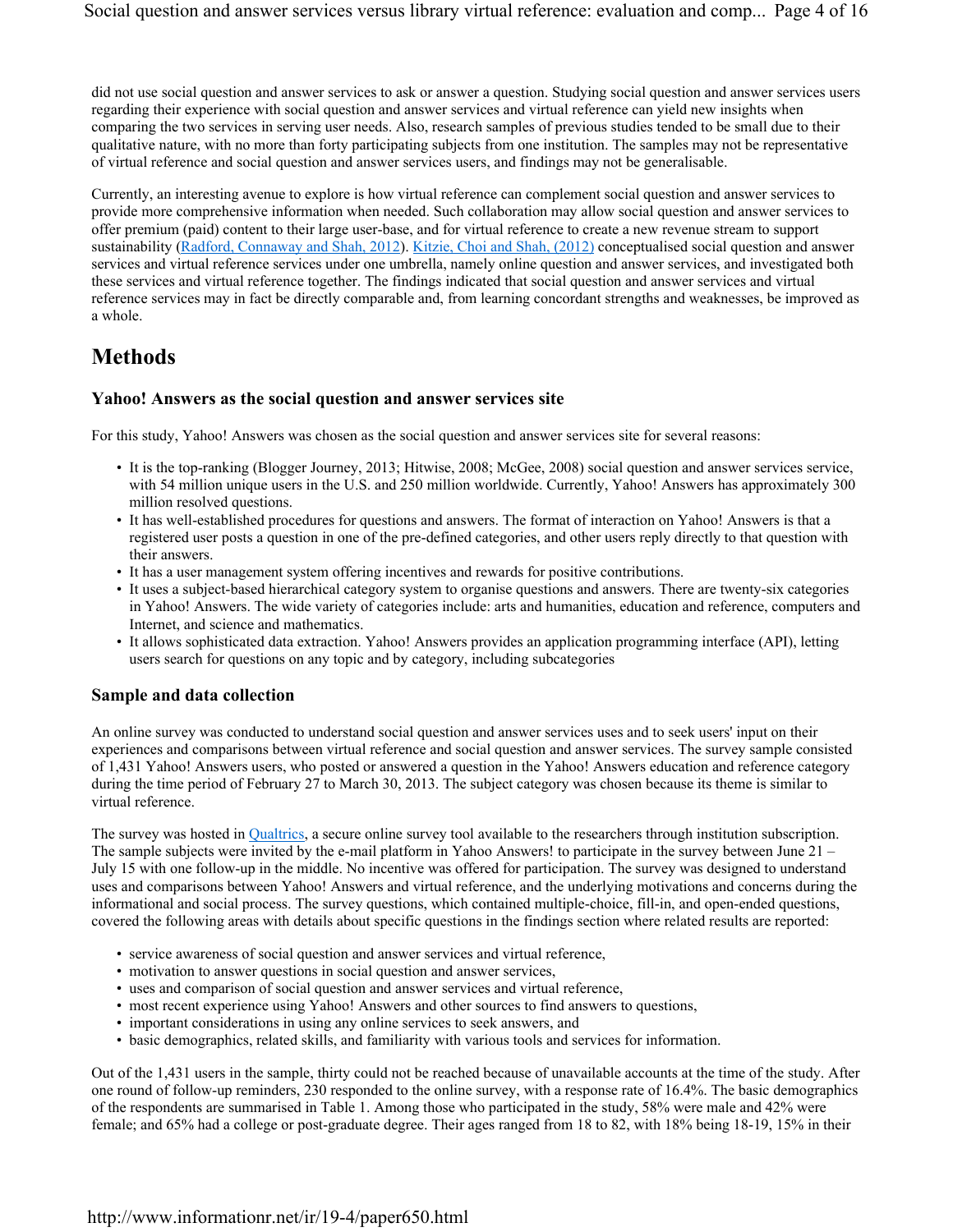20s, 10% in their 30s, 14% in their 40s, 20% in their 50s, 19% in their 60s, and 5% being 70 or older. The participants' Yahoo! Answers user levels tended to be high with 44% in Level 7, the highest user level that may be achieved for positive contributions, which is earned by answering questions, receiving best answer recognition as chosen by question-askers, and participating actively. Among remaining participants, there were 12% each in Level 6 and Level 5, with 14% and 11% for Level 4 and Level 3 respectively. New users start at Level 1, and most infrequent users remain in Level 1 and Level 2 if they do not consistently answer questions to earn positive points to move their user level higher.

|                                   | Table 1: Participants' profile (N=230). |          |                         |
|-----------------------------------|-----------------------------------------|----------|-------------------------|
|                                   | Category                                |          | <b>Count Percentage</b> |
|                                   | Male                                    | 111      | 58%                     |
| $Sex (n=192)$                     | Female                                  | 81       | 42%                     |
|                                   | 18-19                                   | 33       | 18%                     |
|                                   | 20-29                                   | 27       | 15%                     |
|                                   | 30-39                                   | 18       | 10%                     |
| Age $(n=186)$                     | 40-49                                   | 26       | 14%                     |
|                                   | 50-59                                   | 37       | 20%                     |
|                                   | 60-69                                   | 36       | 19%                     |
|                                   | 70 and above                            | 9        | 5%                      |
|                                   | Less than high school                   | $\theta$ | $0\%$                   |
|                                   | High school                             | 36       | 19%                     |
| Education $(n=192)$               | Some college                            | 32       | 17%                     |
|                                   | College                                 | 72       | 38%                     |
|                                   | Post-graduate                           | 52       | 27%                     |
|                                   | Level 1                                 | 3        | $2\%$                   |
|                                   | Level 2                                 | 10       | 6%                      |
|                                   | Level 3                                 | 19       | 11%                     |
| Yahoo! Answers user level (n=178) | Level 4                                 | 25       | 14%                     |
|                                   | Level 5                                 | 22       | 12%                     |
|                                   | Level 6                                 | 21       | 12%                     |
|                                   | Level 7                                 | 78       | 44%                     |
|                                   |                                         |          |                         |

### **Limitations**

The survey response rate at 16.4% is considered low. This is a common challenge faced by these types of studies that directly survey social question and answer services' users, particularly those on Yahoo! Answers. All of the very few studies that surveyed Yahoo! Answers users have reported low response rates. For example, in Oh's (2011) study of health answerers' behaviour using the site, 257 responded out of 2,139 contacted, giving a response rate of 12.0%. In Dearman and Truong's (2010) study of why users of the social question and answer services site do not answer questions, the researchers contacted 731 users and received 135 responses, yielding a rate of 18.5%.

Several factors contribute to the low survey response rate of this type of study. First, there is a restriction of ten e-mails per account per day at Yahoo! Answers, which limits the number of participants reached by the surveyor. Secondly, the site has a feature that allows users to hide their account and e-mail contact information, which makes direct e-mail contact impossible. Thirdly, the site systematically eliminates accounts that are used for sending a large number of e-mails to other users. During the course of this study, several accounts used to reach the sample users were deactivated by Yahoo! Answers. Fourthly, the social question and answer services site's users tend to be very cautious and on high alert for spam content. In this study, a handful of e-mail inquiries and a few phone calls were received to verify if the survey invitation was indeed a real and valid request. Finally, a lack of incentive also contributed to the low response rate. A few e-mail inquiries asked for an incentive to participate.

To fill the gap of previous research that focused on library users, the intended sample of this study was social question and answer services users, and participants were recruited within a social question and answer services environment. As social question and answer services users, they are likely to have more positive attitudes toward social question and answer services than the average person. This study tried to limit potential bias by only asking those who have used both social question and answer services and virtual reference to offer their comparison and evaluation of the two services. A stratified sampling of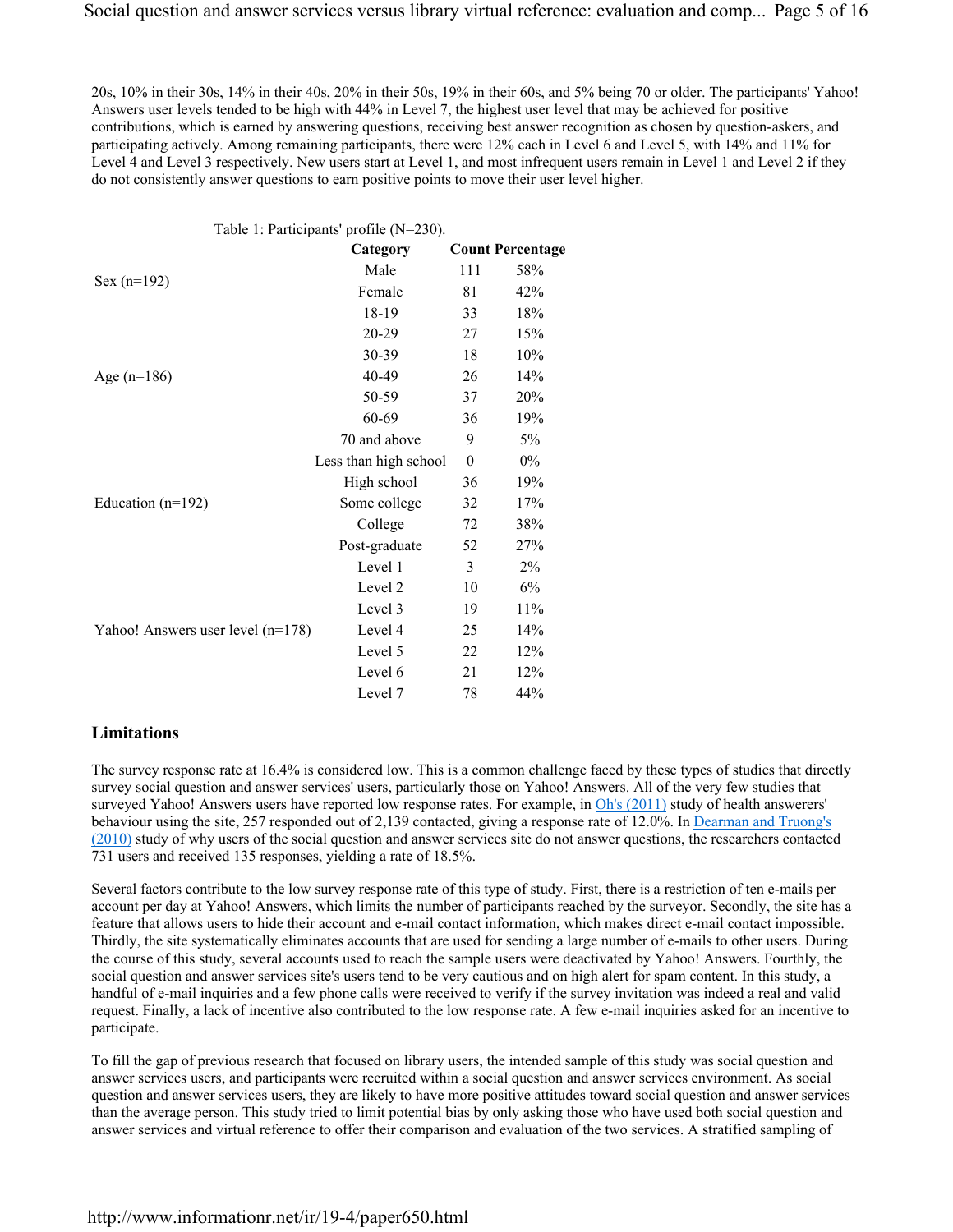virtual reference and social question and answer services users and non-users would be most desirable for future research to shed additional light for comparison.

Given these limitations, more research with multiple user samples using this direct survey method and other methods such as interviews and focus groups is needed to generate a more complete picture of virtual reference and social question and answer services comparisons.

# **Findings**

### **Type of questions asked at the social question and answer services site**

Two separate questions in the survey asked participants whether they had used the social question and answer services site to ask questions and to answer questions. Among those who participated in the study, most had both asked questions (85%) and answered questions (99%) at Yahoo! Answers. For those who indicated that they had asked a question, a follow-up question asked what types of questions they had asked in the past and to select all question types that applied, along with an option to enter other types if the provided types did not apply. Table 2 summarises the types of questions asked. The most common types of questions posted on the social question and answer services site are those asking for advice or opinion (60%), questions about specific facts (51%), and questions for leisure or entertainment (50%), with at least half of the participants having asked these types of questions. Questions about personal and/or private issues and for research are the next two common types of questions with about 40% of participants involved. Questions for school homework (25%) and for work (16%) are the two least common categories.

| Table 2: Types of questions asked in Yahoo! Answers $(n=177)$ . |                         |               |
|-----------------------------------------------------------------|-------------------------|---------------|
| <b>Type of question</b>                                         | <b>No. of Responses</b> | $\frac{0}{0}$ |
| 1. Questions asking for advice or opinions                      | 106                     | 60%           |
| 2. Questions about specific facts                               | 91                      | 51%           |
| 3. For leisure or entertainment                                 | 89                      | 50%           |
| 4. About personal and/or private issues                         | 70                      | 40%           |
| 5. For research                                                 | 68                      | 38%           |
| 6. For school homework                                          | 45                      | 25%           |
| 7. For work                                                     | 28                      | 16%           |
| 8. Other                                                        | 28                      | 16%           |

Note. % does not total 100% as types of questions are not mutually exclusive and participants chose all that applied.

Those participants who had asked questions had a follow-up question to recall the specific question asked most recently. The rank of common types of questions recently asked by participants (see Table 3) is in line with the common practices of askers on the site, which suggests that Yahoo! Answers users mostly engage in advice-seeking and fact-finding for leisure or personal issues; seldom using the site for work.

Other types of questions reported include specific examples of questions people encounter in their daily lives, such as advice and help with technology related issues, questions about health, motorcycle repair, study options, sports, or questions to make people think and fine-tune ideas and to create social awareness.

| Table 3: Types of questions asked most recently in Yahoo! Answers (n=174). |                         |               |
|----------------------------------------------------------------------------|-------------------------|---------------|
| <b>Type of question</b>                                                    | <b>No. of Responses</b> | $\frac{0}{0}$ |
| 1. Questions asking for advice or opinions                                 | 76                      | 44%           |
| 2. Questions about specific facts                                          | 40                      | 23%           |
| 3. For leisure or entertainment                                            | 33                      | 19%           |
| 4. About personal and/or private issues                                    | 27                      | 16%           |
| 5. For research                                                            | 25                      | 14%           |
| 6. For school homework                                                     | 16                      | 9%            |
| 7. For work                                                                | 12                      | $7\%$         |
| Other                                                                      | 28                      | 16%           |

Note. % does not total 100% as types of questions are not mutually exclusive and participants chose all that applied.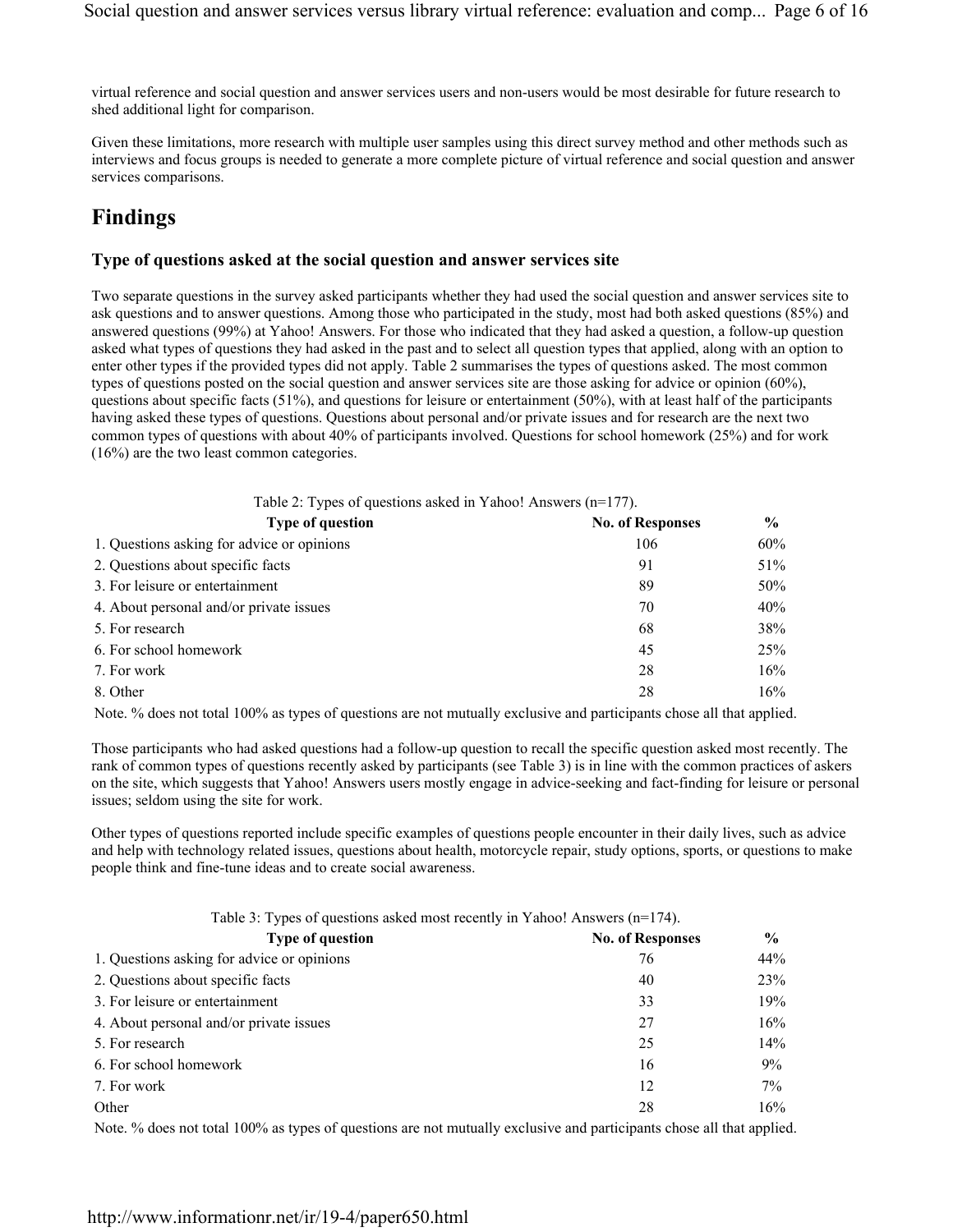### **User satisfaction with answers received in social question and answer services**

Out of 179 participants who had asked questions using Yahoo! Answers, 172 answered a follow-up question in the survey questionnaire to rate their satisfaction with the specific question asked most recently by choosing one from: a) very satisfied, b) somewhat satisfied, c) neither satisfied nor dissatisfied, d) somewhat dissatisfied, and e) very dissatisfied. As reported in Table 4, 70% of the users were either very satisfied (31%) or somewhat satisfied (39%), 12% were neither satisfied nor dissatisfied, and 18% were somewhat dissatisfied (10%) or very dissatisfied (8%). It is interesting to note that 58% of the users did not seek any other sources after receiving the answer from the Yahoo! Answers site in their most recent encounter. A notable 26% of the users conducted Internet searching after receiving their answer. The major reasons cited for such postreceiving-answer activities were to verify the answer received (43%), to have more options (36%), and being unsatisfied with the answer received (30%).

| Table 4: User satisfaction with the answers<br>received $(n=172)$ . |     |               |
|---------------------------------------------------------------------|-----|---------------|
| <b>Level of user satisfaction Responses</b>                         |     | $\frac{6}{9}$ |
| Very satisfied                                                      | 53  | 31%           |
| Somewhat satisfied                                                  | 53  | 39%           |
| Neither satisfied nor dissatisfied                                  | 20  | 12%           |
| Somewhat dissastisfied                                              | 18  | 10%           |
| Very dissatisfied                                                   | 14  | 8%            |
| Total                                                               | 172 | 100%          |

It is noted that user satisfaction with answers received in social question and answer services varies by the type of question when the responses reported for Table 3 and Table 4 are cross examined. Table 5 summarises the calculated mean score of user satisfaction by question type. The mean score is calculated based on the scale: 1 for very satisfied, 2 for somewhat satisfied, 3 for neither satisfied nor dissatisfied, 4 for somewhat dissatisfied, and 5 for very dissatisfied. As some respondents indicated their asked question belongs to multiple question types, only those responses with one unique question type were selected for comparison.

Overall, social question and answer services users are most satisfied with answers to their schoolwork questions, followed by questions about specific facts, and questions for advice or opinions. The least satisfied answers are those addressing research questions and about personal and/or private issues. A one-way ANOVA (analysis of variance) test result shows there is not a significant effect of question type on the level of user satisfaction with the answer received [F(4, 102) = 1.699, p = 0.156].

| Table 5: User satisfaction with the answers received by question type. |                                                  |      |      |  |  |
|------------------------------------------------------------------------|--------------------------------------------------|------|------|--|--|
| Rank<br><b>Question type</b><br>Mean<br><b>Standard deviation (SD)</b> |                                                  |      |      |  |  |
|                                                                        | For school homework $(n=8)$                      | 1.63 | 1.06 |  |  |
| 2                                                                      | Questions about specific facts $(n=15)$          | 2.07 | 1.39 |  |  |
| 3                                                                      | Questions asking for advice or opinions $(n=46)$ | 2.15 | 1.01 |  |  |
| $\overline{4}$                                                         | For work $(n=4)$                                 | 2.25 | 1.89 |  |  |
| 5                                                                      | For leisure or entertainment $(n=19)$            | 2.26 | 1.28 |  |  |
| 6                                                                      | About personal and/or private issues $(n=6)$     | 2.50 | 1.05 |  |  |
|                                                                        | For research $(n=9)$                             | 3.44 | 1.33 |  |  |

Note. 1 = Very satisfied, 2 = Somewhat satisfied, 3 = Neither satisfied nor dissatisfied, 4 = Somewhat dissatisfied, 5 = Very dissatisfied.

### **Virtual reference awareness and use**

Table 6 summarises virtual reference awareness and use among participants. The awareness and use of virtual reference is low. In this study, 68% of the users have never heard of virtual reference, 14% of them are aware of the service but have never used it, 13% use virtual reference only sometimes, and only 4% use virtual reference regularly.

Table 6: Virtual reference use and awareness by Yahoo! Answers users (n=202).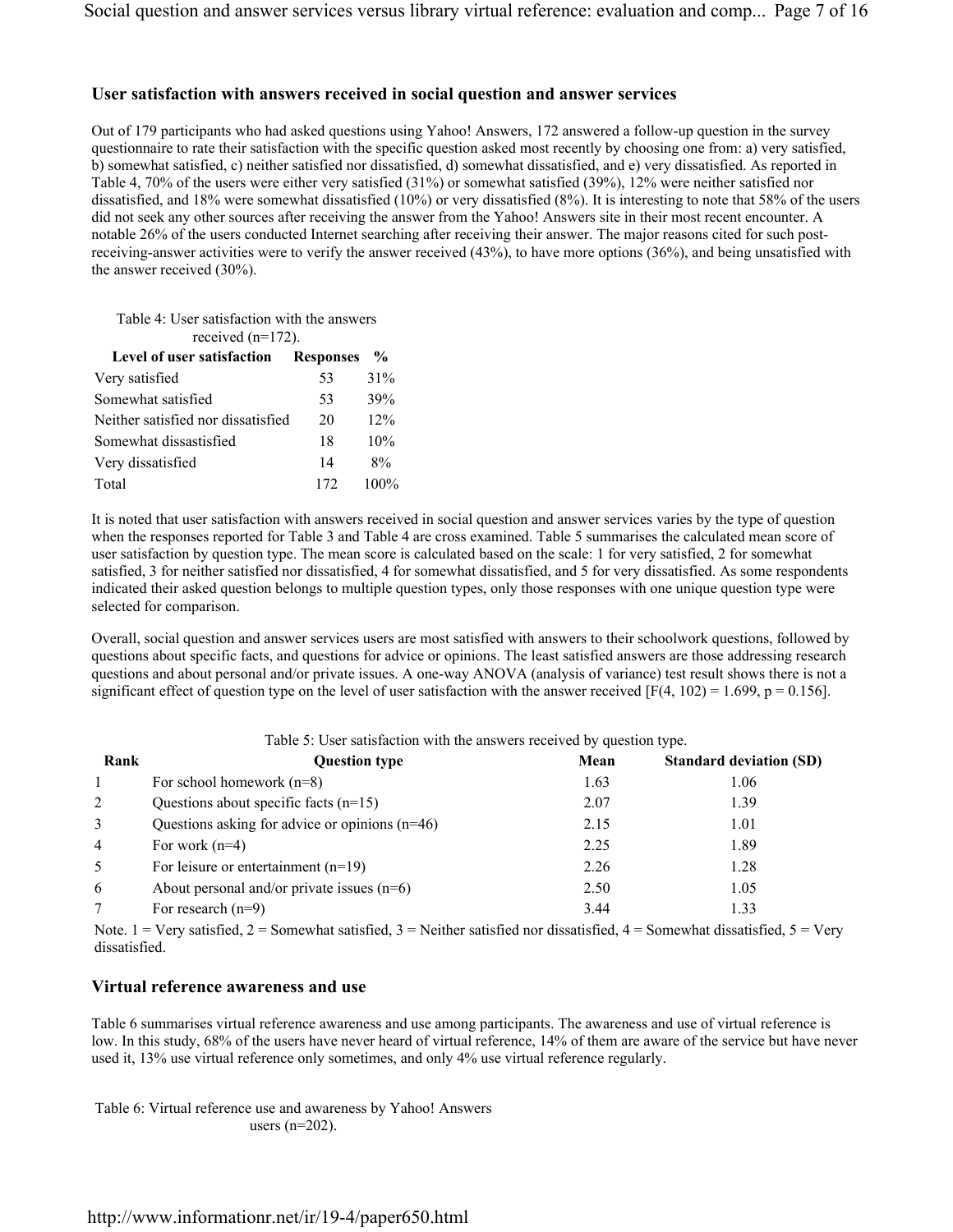| Virtual reference awareness and use              | Responses % |         |
|--------------------------------------------------|-------------|---------|
| Never heard of it                                | 138         | 68%     |
| I am aware of the service but have never used it | 28          | $14\%$  |
| I use it only sometimes                          | 27          | 13%     |
| I use it on a regular basis                      | 9           | $4\%$   |
| Total                                            | 202         | $100\%$ |

Those twenty-eight participants who were aware of the library virtual reference service but have never used it were asked about the main reason for not having used the service. The answers can be summarised in the following categories:

- *Have not needed the service.* A majority of the respondents (64%) indicated that they have never felt the need to use a library virtual service. A few explained that they could find what they needed using search engines or Yahoo! Answers, or by directly consulting with people. Others specified that they may use virtual reference if they are in school, pursuing anything academic in nature, or needing something very comprehensive or esoteric.
- *Unfamiliar with it.* About 18% of the respondents cited unfamiliarity with library virtual reference services as the reason why they have not used them. One did not know such services are free.
- *Too difficult or complicated/didn't know how to use.* About 14% expressed that library virtual reference seems *'too complicated to use'* and that they found other *'easier methods'*, such as an Internet search.
- *Negative past experience.* Only one respondent (4%) cited unsuccessful previous experience using the service as the reason for not using it.

### **User evaluation and comparison of social question and answer services and virtual reference**

A follow-up question in the survey asked respondents who have used both Yahoo! Answers and virtual reference (36 in total) to evaluate and compare the two services based on their experience. Twelve statements related to social question and answer services and virtual reference characteristics that are comparable, based on previous literature, were provided for the comparison and evaluation (see Table 7). For each statement, participants were asked to provide their assessment by choosing one of the following: *Yahoo! Answers is much better*, *Yahoo! Answers is slightly better*, *About the same*, *Virtual reference is slightly better*, *Virtual reference is much better*, or *No opinion*.

Table 7 summarises the evaluations and comparisons by combining the two choices in favour of Yahoo! Answers and the two choices in favour of virtual reference. The results show that Yahoo! Answers stands out in the following areas over virtual reference:

- advice-seeking and opinion questions (69% in favour of Yahoo! Answers, 6% in favour of virtual reference),
- enjoyment  $(69\% \text{ vs. } 0\%)$ ,
- accessibility (49% vs.  $14\%$ ),
- promptness  $(46\% \text{ vs. } 24\%)$ , and
- related experience (41% vs. 19%).

On the other hand, virtual reference is considered better than Yahoo Answers in the following areas:

- trust  $(75\% \text{ vs. } 6\%)$ .
- quality (59% vs.  $16\%$ ),
- expertise  $(54\% \text{ vs. } 16\%)$ , and
- ability to answer factual questions (49% vs. 11%).

Although about half of the users consider both services to be about the same in the areas of user privacy (53%), being comfortable asking any questions (53%), and overall service satisfaction (47%), virtual reference is slightly stronger in user privacy (25% vs. 11%) while Yahoo! Answers has an edge in overall user satisfaction (33% vs. 17%) and making users feel comfortable asking any questions (28% vs. 11%). Overall, the strengths and weaknesses identified by the users who have used both social question and answer services and virtual reference are consistent with previous studies as reported in the literature review.

#### Table 7: Evaluation and comparison of Yahoo! Answers and virtual reference.

|                                                                      | <b>better</b> | same | Yahoo! Answers is About the Virtual reference is<br>better | No.<br>opinion | <b>Total</b> |
|----------------------------------------------------------------------|---------------|------|------------------------------------------------------------|----------------|--------------|
| The service answers advice-seeking and opinion<br>questions $(n=36)$ | 69%           | 19%  | 6%                                                         | 6%             | $100\%$      |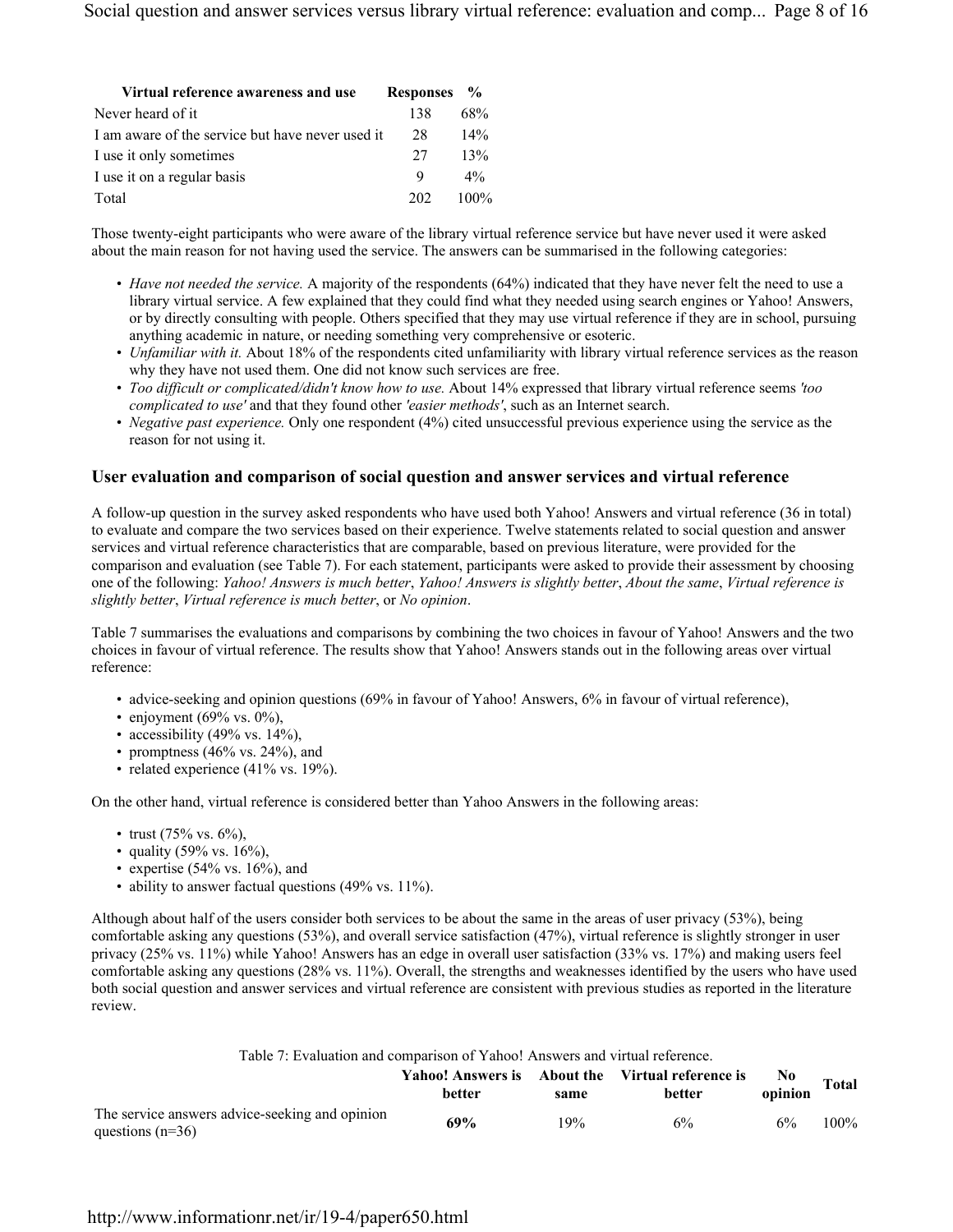| It's fun $(n=36)$                                                  | 69% | 25% | $0\%$ | 6%  | $100\%$ |
|--------------------------------------------------------------------|-----|-----|-------|-----|---------|
| Service is accessible<br>$(n=36)$                                  | 49% | 35% | 14%   | 3%  | 100%    |
| Prompt response $(n=36)$                                           | 46% | 27% | 24%   | 3%  | $100\%$ |
| Answers are provided by people<br>with related experience $(n=36)$ | 41% | 35% | 19%   | 5%  | $100\%$ |
| My privacy is guarded<br>$(n=36)$                                  | 11% | 53% | 25%   | 11% | $100\%$ |
| Overall, I am satisfied<br>with the service $(n=36)$               | 33% | 47% | 17%   | 3%  | 100%    |
| I feel comfortable asking<br>any questions $(n=36)$                | 28% | 53% | 11%   | 8%  | 100%    |
| Answers can be trusted $(n=36)$                                    | 6%  | 17% | 75%   | 3%  | 100%    |
| Answers are of good quality<br>$(n=36)$                            | 16% | 22% | 59%   | 3%  | 100%    |
| Answers are provided by<br>people with expertise $(n=36)$          | 16% | 27% | 54%   | 3%  | 100%    |
| The service answers factual<br>questions $(n=36)$                  | 11% | 37% | 49%   | 3%  | $100\%$ |

Note. Bold numbers indicate the highest response for each evaluation item.

### **Considerations of a virtual service**

Social question and answer service users in this study were asked to rate the importance of various considerations when they used any online or virtual service to seek answers to their questions. Besides the comparable statements used for social question and answer services and virtual reference comparisons, additional statements about unique features of one or the other were also provided for rating; these included the number of responses for a given question, opportunity for friendship or connection with people, a variety of responses and opinions for a question, and answers by people directly and specifically instead of found by a search engine were added for virtual service considerations. In addition, there was an *other* category that allowed participants to enter and rate their own key consideration for a virtual service.

For each statement, participants were asked to provide their rating by choosing one from: a) very important, b) important, c) neither unimportant nor important, d) unimportant, e) very unimportant, and f) not applicable.

Table 8 summarises the importance ratings and their calculated mean scores and standard deviations using the scale with 1 for very important, 2 for important, 3 for neither important nor unimportant, 4 for unimportant, and 5 for very unimportant; not applicable ratings were not included in the calculations. As shown in Table 8, the following considerations, with a mean score of better than *important* (2), are the top considerations for using an online or virtual question and answer service:

- 1. quality of answers (1.40)
- 2. accessibility of service (1.41)
- 3. trust (1.46)
- 4. promptness (1.57)
- 5. related experience (1.60)
- 6. expertise (1.64)
- 7. privacy (1.75)
- 8. feeling comfortable asking questions (1.88)
- 9. other (1.89)

The other important considerations suggested by users included cost, ability to evaluate results, continued learning/awareness, personal/sincere aspect, accuracy, and no jargon when using the service.

To determine the underlying latent clusters within the thirteen specific user considerations, we conducted principal components analysis with varimax rotation. The *other* consideration was not included as it represents a small but different set of considerations. Factors were retained based on Eigenvalues greater than 1. Items were assigned to factors based on their largest loading. We also calculated the Cronbach's Alpha coefficient for each factor to determine its scale reliability. As shown in Table 9, the analysis yielded the following four factors explaining a total of 66.25% of the variance for the entire set of variables: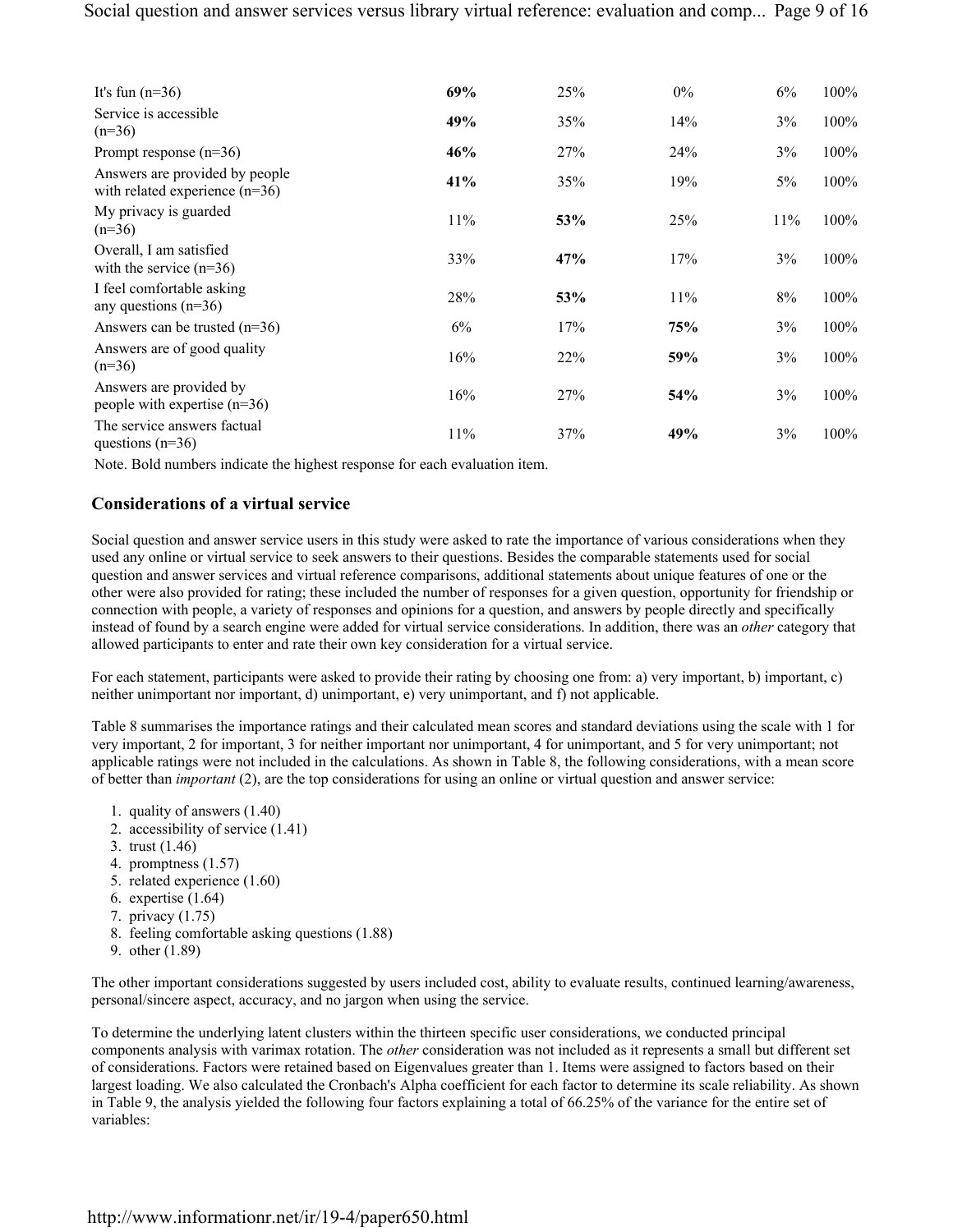- Factor 1 is labelled *human answer* because of the high loadings of the following three considerations related to people who answer the questions: answers are from people with related experience, from people with expertise, and from people instead of a search. This first factor explains 19.60% of the variance.
- Factor 2 is labeled *answer service*, which has the high loadings in the following four answer service-related considerations: promptness, accessibility, trust, and quality of answers received. This factor explained 17.62% of the variance.
- Factor 3 is labeled *active response experience*, which has high loadings in the following three considerations related to an active response service: number and variety of responses, opinions for a given question, and enjoyment. This factor explained 17.31% of the variance.
- Factor 4 is labeled *personal social concern*, which has high loadings in the following three considerations that relate to people's personal concerns while interacting socially: feeling comfortable asking questions, privacy, and opportunity for friendship/connection with other people. This factor explained 11.73% of the variance.

The communalities of the variables included are all above 0.50, six of which are above 0.70. This result means that the extracted factors explain most of the variance in each of the variables. Cronbach's Alpha for the four factors overall and the first three factors are over 0.72, suggesting a relatively high internal consistency of the items/considerations being related as a group. The fourth factor's Cronbach's Alpha is below 0.7 and this factor needs to be interpreted with caution.

| Consideration                                                                                                       | Verv<br>important | Important   | <b>Neither</b><br>important<br>nor<br>unimportant | Unimportant               | <b>Very</b><br>unimportant |      | <b>Standard</b><br><b>Mean Deviation</b><br>(SD) |
|---------------------------------------------------------------------------------------------------------------------|-------------------|-------------|---------------------------------------------------|---------------------------|----------------------------|------|--------------------------------------------------|
| 1. Quality of answers (n=182)                                                                                       | 117               | 57          | 8                                                 | $\theta$                  | $\theta$                   |      |                                                  |
|                                                                                                                     | (64%)             | (31%)       | (4%)                                              | $(0\%)$                   | $(0\%)$                    | 1.40 | 0.574                                            |
| 2. Service is accessible $(n=182)$                                                                                  | 116<br>(64%)      | 59<br>(32%) | 6<br>(3%)                                         | $\theta$<br>$(0\%)$       | 1<br>$(1\%)$               | 1.41 | 0.613                                            |
| 3. Answers can be trusted $(n=179)$                                                                                 | 114<br>(64%)      | 50<br>(28%) | 13<br>(7%)                                        | 2<br>$(1\%)$              | $\theta$<br>$(0\%)$        | 1.46 | 0.681                                            |
| 4. Prompt response $(n=181)$                                                                                        | 94<br>(52%)       | 74<br>(41%) | 10<br>(6%)                                        | $\overline{2}$<br>$(1\%)$ | 1<br>$(1\%)$               | 1.57 | 0.700                                            |
| 5. Answers are provided by<br>people with related experience (n=179)                                                | 94<br>(53%)       | 65<br>(36%) | 17<br>(9%)                                        | 3<br>(2%)                 | $\theta$<br>$(0\%)$        | 1.60 | 0.730                                            |
| 6. Answers are provided by<br>people with expertise $(n=179)$                                                       | 93<br>(52%)       | 62<br>(35%) | 20<br>(11%)                                       | 3<br>(2%)                 | 1<br>$(1\%)$               | 1.64 | 0.790                                            |
| 7. My privacy is guarded $(n=181)$                                                                                  | 95<br>(52%)       | 50<br>(28%) | 25<br>(14%)                                       | 9<br>(5%)                 | $\overline{2}$<br>$(1\%)$  | 1.75 | 0.950                                            |
| 8. I feel comfortable asking<br>any questions $(n=180)$                                                             | 76<br>(42%)       | 61<br>(34%) | 34<br>(19%)                                       | 7<br>(4%)                 | $\overline{2}$<br>$(1\%)$  | 1.88 | 0.925                                            |
| 9. Other (please specify) $(n=28)$                                                                                  | 14<br>$(50\%)$    | 4<br>(14%)  | 9<br>(32%)                                        | 1<br>(4%)                 | $\theta$<br>$(0\%)$        | 1.89 | 0.994                                            |
| 10. Answers are provided by<br>people directly and specifically<br>instead of found by a search engine<br>$(n=181)$ | 56<br>(31%)       | 66<br>(36%) | 45<br>(25%)                                       | 9<br>(5%)                 | 5<br>(3%)                  | 2.12 | 0.998                                            |
| 11. There are a variety of<br>responses and opinions $(n=184)$                                                      | 42<br>(23%)       | 80<br>(43%) | 40<br>(22%)                                       | 20<br>$(11\%)$            | $\overline{2}$<br>$(1\%)$  | 2.24 | 0.962                                            |
| 12. Number of responses for<br>a given question $(n=181)$                                                           | 35<br>(19%)       | 63<br>(35%) | 67<br>(37%)                                       | 13<br>(7%)                | 3<br>(2%)                  | 2.37 | 0.932                                            |
| 13. It's fun $(n=181)$                                                                                              | 46<br>(25%)       | 52<br>(29%) | 50<br>(28%)                                       | 21<br>(12%)               | 12<br>(7%)                 | 2.45 | 1.181                                            |
| 14. Opportunity for friendship<br>or connection with people $(n=172)$                                               | 23<br>(13%)       | 26<br>(15%) | 60<br>(35%)                                       | 33<br>(19%)               | 30<br>(17%)                | 3.12 | 1.253                                            |

Table 8: Considerations and their importance ratings for online services.

Table 9: Communalities and factor loadings for considerations of virtual/online services.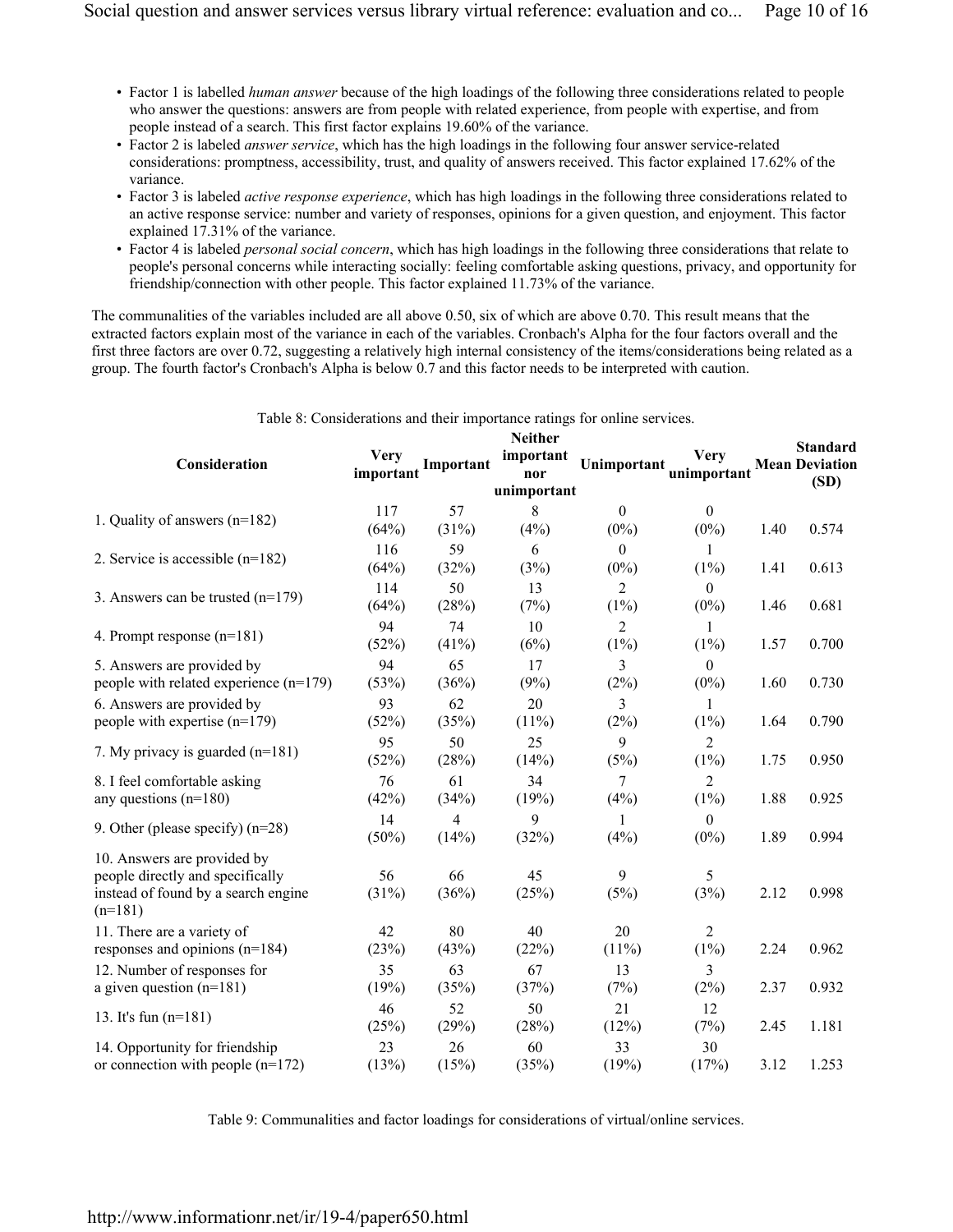|                                                      | Loadings                            |                                       |                                               |                                                   |                  |                   |
|------------------------------------------------------|-------------------------------------|---------------------------------------|-----------------------------------------------|---------------------------------------------------|------------------|-------------------|
| Consideration                                        | <b>Factor 1:</b><br>Human<br>answer | <b>Factor 2:</b><br>Answer<br>service | Factor 3:<br>Active<br>response<br>experience | <b>Factor 4:</b><br>Personal<br>social<br>concern | Commun-<br>ality | Total/<br>overall |
| Answers are from people with related experience      | 0.809                               |                                       |                                               |                                                   | 0.747            |                   |
| Answers are from people with expertise               | 0.769                               |                                       |                                               |                                                   | 0.725            |                   |
| Answers are from people instead of a search          | 0.759                               |                                       |                                               |                                                   | 0.602            |                   |
| Prompt response                                      |                                     | 0.801                                 |                                               |                                                   | 0.721            |                   |
| Service is accessible                                |                                     | 0.793                                 |                                               |                                                   | 0.645            |                   |
| Answers can be trusted                               |                                     | 0.632                                 |                                               |                                                   | 0.607            |                   |
| Quality of answers                                   | 0.435                               | 0.550                                 |                                               |                                                   | 0.506            |                   |
| A variety of responses and opinions                  |                                     |                                       | 0.838                                         |                                                   | 0.749            |                   |
| Number of responses for a given question             |                                     |                                       | 0.805                                         |                                                   | 0.741            |                   |
| It's fun                                             |                                     |                                       | 0.696                                         | 0.427                                             | 0.701            |                   |
| I feel comfortable asking<br>any questions           |                                     |                                       |                                               | 0.686                                             | 0.626            |                   |
| My privacy is guarded                                |                                     |                                       |                                               | 0.668                                             | 0.633            |                   |
| Opportunity for friendship/connection<br>with people |                                     |                                       | 0.460                                         | 0.574                                             | 0.608            |                   |
| Eigenvalue                                           | 2.547                               | 2.290                                 | 2.250                                         | 1.525                                             |                  |                   |
| % of total variance explained                        | 19.60%                              | 17.62%                                | 17.31%                                        | 11.73%                                            |                  | 66.25%            |
| Cronbach's Alpha                                     | 0.784<br>$(k=3)$                    | 0.721<br>$(k=4)$                      | $0.732$ (k=3)                                 | 0.469<br>$(k=3)$                                  |                  | 0.773<br>$(k=13)$ |

*Note.* Factor loadings <0.4 are suppressed.

Table 10 shows the mapping of the top eight most important considerations for virtual online services from Table 8, with the results of user evaluation and comparison of virtual reference and Yahoo! Answers as summarised in Table 7. This mapping and comparison of virtual reference and social question and answer services shows where the two services stand in user evaluations for the top eight most important considerations when using online services in general. It is interesting to note that these key considerations are evenly shared between virtual reference and Yahoo! Answers; neither service stands out in all of them. This result suggests that each platform performs well in some areas valued most by users, while having room to learn or improve to meet users' needs and requirements/expectations for online services.

Table 10: Comparison of virtual reference and social question and answer services on top eight important considerations.

| $\ldots$                                                     |                                        |
|--------------------------------------------------------------|----------------------------------------|
| <b>Consideration</b>                                         | Better performer as evaluated by users |
| 1. Quality of answers                                        | Virtual reference                      |
| 2. Service is accessible                                     | Yahoo! Answers                         |
| 3. Answers can be trusted                                    | Virtual reference                      |
| 4. Prompt response                                           | Yahoo! Answers                         |
| 5. Answers are provided by<br>people with related experience | Yahoo! Answers                         |
| 6. Answers are provided by people with expertise             | Virtual reference                      |
| 7. My privacy is guarded                                     | Virtual reference                      |
| 8. Feeling comfortable asking questions                      | Yahoo! Answers                         |

# **Discussion**

The objective of this study was to address the gap in user evaluation and comparison of social question and answer services and virtual reference in previous research. The results indicate that social question and answer services and virtual reference play different roles in meeting user information needs, and have their share of strengths and weaknesses individually as virtual services.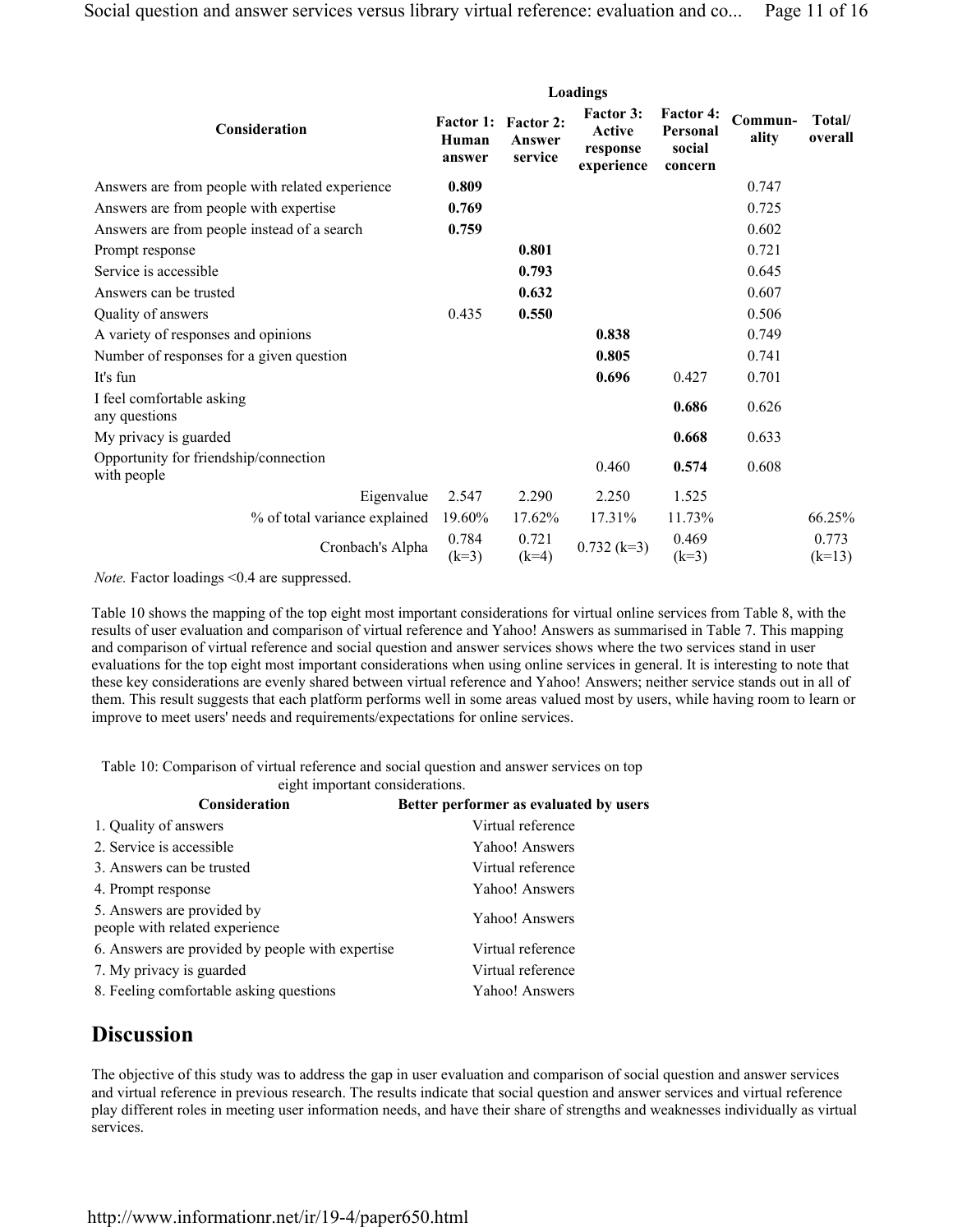This study revealed that the types of questions asked on the social question and answer services site are mostly associated with users' daily lives, with most questions pertaining to advice or opinion and about half for leisure or entertainment. These results are consistent with findings by previous studies (e.g. Kim, Oh and Oh, 2007), which indicate that conversational questions seeking opinions or suggestions are asked more often than informational questions on Yahoo! Answers, with users seldom using the site for work. Unlike social question and answer services, virtual reference tends to elicit a high number of questions that are fact-based, informational, subject-related, and research-orientated, rather than those that focus on personal opinions or thoughts (Shah, Radford, Connaway, Choi, and Kitzie, 2012). Overall, while both social question and answer services and virtual reference have been utilised for varying purposes and queries, each has been used more specifically for certain types of questions. Users decide between social question and answer services and virtual reference based on the types of questions they have at hand.

Findings from this study concerning user satisfaction with social question and answer services and user comparisons between social question and answer services and virtual reference help explain user service choices and preferences. The study revealed that 70% of users are either very satisfied or somewhat satisfied with the answers they received from the social question and answer services site. This high overall user satisfaction with social question and answer services is consistent with findings from previous social question and answer services studies and comparable to virtual reference services (e.g., Chan, Ly and Meulemans, 2012; Connaway and Radford, 2011; Pomerantz and Luo, 2006; Shah, 2011; Shah and Kitzie, 2012). Additionally, this study found that user satisfaction may vary by types of question. Users are more likely to be satisfied with answers to their schoolwork questions, questions about specific facts, and questions for advice or opinions. The questions eliciting the least satisfactory responses are those addressing research questions and personal/private issues. These results show the strengths and weaknesses of social question and answer services service in answering different types of questions, and help explain why users turn to virtual reference for research or difficult questions, as found in previous studies (e.g. Numminen and Vakkari, 2009).

This study found that social question and answer services users have low awareness and usage of virtual reference, with 68% having never heard of virtual reference, 14% being aware of the service but never utilising it, 13% using virtual reference only sometimes, and only 4% using virtual reference regularly. These findings add to previous virtual reference research and discussion about low virtual reference awareness and use in general (Connaway and Radford, 2011). Attention must also be paid to those individuals who report awareness of virtual reference but have not yet used the service, citing the barriers of unfamiliarity and perceived difficulty. While reference librarians and their work are positively valued overall, social question and answer services users remain largely unaware of and are not familiar with reference services. These findings point to user awareness and service promotion as areas that libraries need to address in virtual reference.

Recent studies show that many users did not seem to recognise the difference between the functions of social question and answer services and virtual reference (Kitzie and Shah, 2011), and college students especially were less likely to be aware of virtual reference (Gazan, 2007). The lack of awareness of virtual reference found in this study may impede this group of users from taking advantage of the service. However, those who had used both social question and answer services and virtual reference showed a clear understanding of the differences between the two in their evaluations and comparisons, further confirming the different roles of the two services in meeting user information needs.

This study has identified the important considerations and the underlying latent clusters of the considerations of an online or virtual information service. The results show that service accessibility, quality of answers, and credibility of answers are most important considerations, followed by promptness, answerers' expertise and related experience, and privacy. These results confirm the findings by Connaway, Lanclos, and Hood (2013) that indicate access is the key to meeting users' expectations, depending upon the context and situation of their needs. These results also confirm previous studies that convenience, speed, and efficiency are critical attributes for users of virtual services in their searches for information (Nicholas, 2011; Nicol and Crook, 2013). The considerations can be explained by four underlying factors: *human answer* (questions are answered by humans and by those with expertise and related experience), *answer service* (promptness, accessibility, trust, and quality), *active response experience* (number and variety of answers and fun experience), and *personal social concern* (feeling comfortable asking questions, privacy, and friendship). This result suggests people still value human-provided answers despite the availability of various search tools and resources. At the same time, quality service, user experience, and personal/social concerns are also valued.

When mapping the important considerations for an online or virtual service with user evaluations of virtual reference and social question and answer services, it is clear that neither service is scored higher in every aspect. While virtual reference outperforms social question and answer services in quality of answers, trustworthiness of answers, expertise of the people providing the answers, and privacy, social question and answer services performs better for the accessibility of the service, promptness, the related experience of those providing answers, and feeling comfortable when asking questions. The weaknesses of virtual reference services pinpoint areas where enhancements could be made to meet user needs.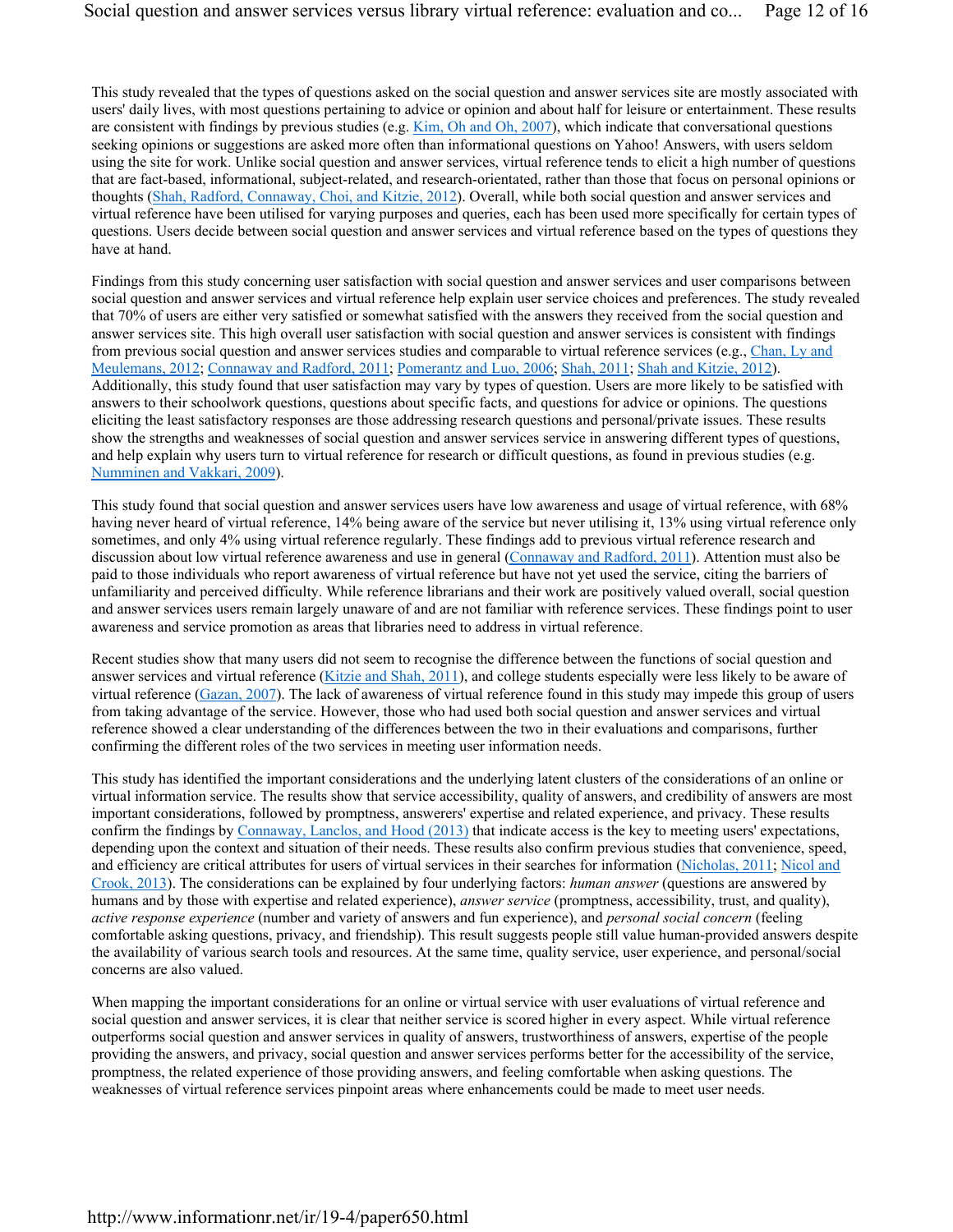Although privacy has been a core concern among librarians and a reason why some social media aspects have not been adopted in virtual reference (Litwin, 2006), it is surprising that those who have used both virtual reference and social question and answer services do not see a major difference in privacy between the two services (as shown in Table 7), and privacy is ranked seventeenth among the important considerations for an online service (see Table 8) among all respondents of this study. This sharp difference in viewpoint in privacy issues needs to be further explored.

### **Conclusions and suggestions for further research**

This study contributes to the ongoing discussion about the future of library reference services and the changes they must make to meet the increasing online information environment. Based on user evaluation and comparison of social question and answer services and virtual reference, it is clear that each currently has its own strengths and weaknesses in serving various user needs, and in meeting all the important criteria that users seek in an online or virtual information service. The notion that social question and answer services will take over virtual reference is not supported.

Virtual reference and social question and answer services have great potential to collaborate in meeting user needs in the Internet environment. We have already seen some cases of virtual reference and social question and answer services integration. For example, many reference librarians are participating in Yahoo! Answers and offering quality reference services within this platform. Their involvement and services have received recognition by the Yahoo! Answers user community (John, 2010). Another example is Radical Reference (http://radicalreference.info/), where a collective of volunteer library workers provide online reference services to activists, journalists, and researchers. The engagement and contribution of reference librarians provide good marketing and advertising opportunities for libraries and library services. On the other hand, while libraries have been widely adopting social media and have recognised the values of such platforms for improving virtual reference services (Arya and Mishra, 2011), there has been little integration of social media and reference services beyond interrelation of the two for service promotion (Benn and McLoughlin, 2013). There has been ongoing effort in exploring how virtual reference services may work alongside social question and answer services and how virtual reference librarians may collaborate in forming a community with experts outside libraries for possible new service designs (Radford *et al.*, 2013).

Although the specific model and infrastructure for future virtual reference services remains to be developed and tested, the future direction of virtual reference is clear with regard to meeting user expectations of virtual services in the online environment: quality, accessibility, trust, prompt response, expertise, user community, privacy, and openness to various questions. Libraries need to reach out to potential users who may not have ever asked a reference question or even know that libraries offer interactive virtual reference services. Additionally, the integration of Yahoo! Answers with Google searches provides a good example for potential collaboration between virtual reference and similar services, as its questions and answers are visible within Google results. For virtual reference, this could provide the opportunity to promote user awareness of the service with quality answers provided by librarians.

This study confirms that virtual reference and social question and answer services can be chosen to meet different needs and serve different purposes. In addition, it identifies the important considerations for an online or virtual service. Future research should examine whether an online or virtual service is preferred by certain groups of users, and explore the reasons for this preference to gain a better understanding of users' information-seeking process. For example, are there users who prefer a service irrespective of their information needs and situations? What are the user profiles of those who only use social question and answer services, but not virtual reference? What are the user profiles of those who only use virtual reference, but not social question and answer services? What is their information-seeking path? Do they utilise other sources before and after using social question and answer services and/or virtual reference? Additionally, some questions in shaping future virtual reference operation also require exploration. For example, what are the effective ways for virtual reference to collaborate with social question and answer services? What are effective ways to direct questions to people with the appropriate expertise? How can some social elements of social question and answer services be integrated into virtual reference? What is the impact of social question and answer services-like technology on virtual reference? The answers to these questions will prepare virtual reference to better position itself to satisfy users' information needs more effectively as part of their informationseeking process.

### **Acknowledgements**

This research is supported in part by Wuhan University Academic Development Plan for Scholars after 1970s for the project Research on Internet User Behavior and the Chinese National Funds of Social Science (No. 14BTQ044). The authors would like to thank the three anonymous reviewers and Rick Rubin for their helpful suggestions in revising the manuscript. The assistance from Kristin Yeager for statistical analysis is greatly appreciated.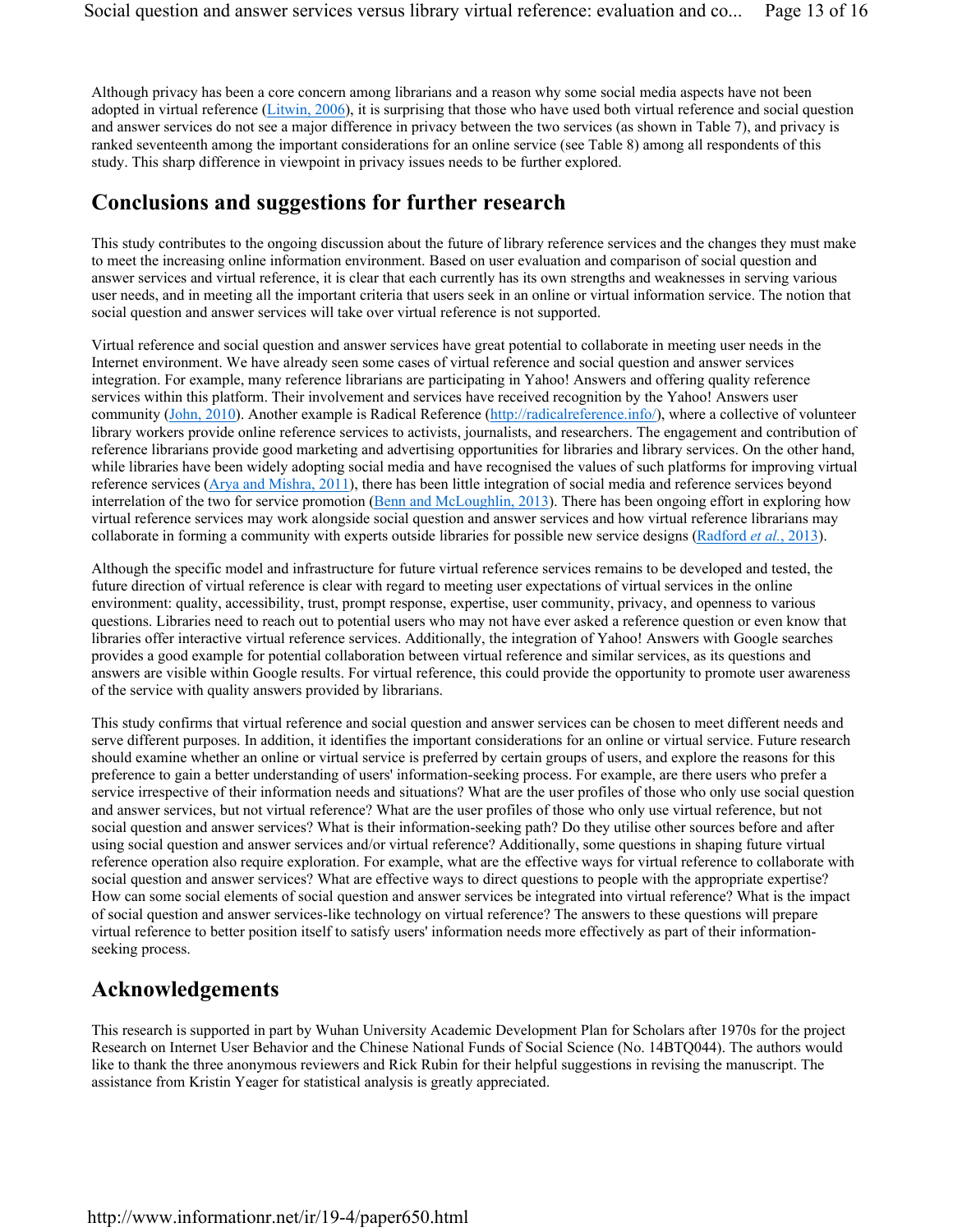# **About the authors**

**Yin Zhang** is a professor at the School of Library and Information Science at Kent State University. She received her B.S. and M.S. in Information Science from Wuhan University and Ph.D. in Library and Information Science from University of Illinois at Urbana-Champaign. Her research and teaching areas include user information-seeking behavior, information uses and services, information systems, and information organization. She can be contacted at: yzhang4@kent.edu

**Shengli Deng** (corresponding author) is an associate professor and deputy director of the Department of Information Management, School of Information Management at Wuhan University. He received his B.S. and M.S. in Information Management from Central China Normal University and Ph.D. in Information Science from Wuhan University. His research interests include information behavior, information interaction, and information services. He can be contacted at: victorydc@sina.com

### **References**

- Agosto, D., Rozklis, L., MacDonald, C. & Abels, E. (2011). A model of the reference and information service process: an educator's perspective. *Reference & User Services Quarterly, 50*(3), 235–244.
- Arya, H.B. & Mishra, J.K. (2011). Oh! Web 2.0, virtual reference service 2.0, tools & techniques (I): a basic approach. *Journal of Library & Information Services in Distance Learning, 5*(4), 149-171.
- Benn, J. & McLoughlin, D. (2013). *Facing our future: social media takeover, coexistence or resistance? The integration of social media and reference services.* Paper presented at the IFLA World Library and Information Congress, 17-23 August, 2006, Singapore. Retrieved from http://library.ifla.org/id/eprint/129 (Archived by WebCite® at http://www.webcitation.org/6Rg9fUPKH)
- Bishop, B.W., Sachs-Silveira, D. & Avet, T. (2011). Populating a knowledge base with local knowledge for Florida's Ask a Librarian reference consortium. *The Reference Librarian, 52*(3), 197-207.
- Blogger Journey (2013, January 25). Top 10 Q&A websites 2013. [Web log post]. Retrieved from http://www.bloggerjourney.com/2013/01/top-10-q-websites-2013-get-answers-for.html (Archived by WebCite® at http://www.webcitation.org/6Rg9qC2va)
- Chan, I., Ly, P. & Meulemans, Y. (2012). Extending IM beyond the reference desk: a case study on the integration of chat reference and library-wide instant messaging network. *Information Technology and Libraries, 31*(3), 4-22.
- Chow, A. S. & Croxton, R. A. (2012). Information-seeking behavior and reference medium preferences. *Reference & User Services Quarterly, 51*(3), 246-262.
- Connaway, L.S., Dickey, T.J. & Radford, M.L. (2011). 'If it is too inconvenient I'm not going after it': convenience as a critical factor in information-seeking behaviors. *Library & Information Science Research, 33*(3), 179-190.
- Connaway, L.S., Lanclos, D. & Hood, E.M. (2013). 'I find Google a lot easier than going to the library website.' Imagine ways to innovate and inspire students to use the academic library. In D. M. Mueller (Ed.), *Proceedings of the ACRL 2013* (pp. 289-300). Chicago, IL: ACRL. Retrieved from http://www.ala.org/acrl/sites/ala.org.acrl/files/content/conferences/confsandpreconfs/2013/papers/Connaway\_Google.pdf (Archived by WebCite® at http://www.webcitation.org/6Rg9waIRw)
- Connaway, L.S. & Radford, M.L. (2011). *Seeking synchronicity: revelations and recommendations for virtual reference.* Dublin, OH: OCLC Research. Retrieved from http://www.oclc.org/reports/synchronicity/default.htm (Archived by WebCite® at http://www.webcitation.org/6RgAIO3AI)
- Connaway, L.S., Radford, M.L. & Williams, J.A. (2009). *Engaging Net Gen students in virtual reference: reinventing services to meet their information behaviors and communication preferences.* Paper presented at the ACRL Fourteenth National Conference, 12-15 March, 2009, Seattle, Washington. Retrieved from http://www.ala.org/acrl/sites/ala.org.acrl/files/content/conferences/confsandpreconfs/national/seattle/papers/10.pdf (Archived by WebCite® at http://www.webcitation.org/6RgAnBDNx)
- Dearman, D. & Truong, K.N. (2010). Why users of Yahoo! Answers do not answer questions. *Proceedings of the SIGCHI Conference on Human Factors in Computing Systems* (pp. 329-332). New York, NY: ACM. Retrieved from http://dl.acm.org/citation.cfm?id=1753376&dl=ACM&coll=DL&CFID=399886409&CFTOKEN=55138757 (Archived by WebCite® at http://www.webcitation.org/6RgB4bNrc)
- Gazan, R. (2007). Seekers, sloths and social reference: homework questions submitted to a question-answering community. *New Review of Hypermedia and Multimedia, 13*(2), 39-248.
- Gazan, R. (2011). Social Q&A. *Journal of the American Society for Information Science and Technology, 62*(12), 2301-2312.
- Golbeck, J. & Fleischmann, K.R. (2010). Trust in social question and answer services: the impact of text and photo cues of expertise. *Proceedings of the American Society for Information Science and Technology, 47*(1), 1–10. Retrieved from

http://asis.org/asist2010/proceedings/proceedings/ASIST\_AM10/submissions/48\_Final\_Submission.pdf (Archived by WebCite® at http://www.webcitation.org/6RgBBhjgW)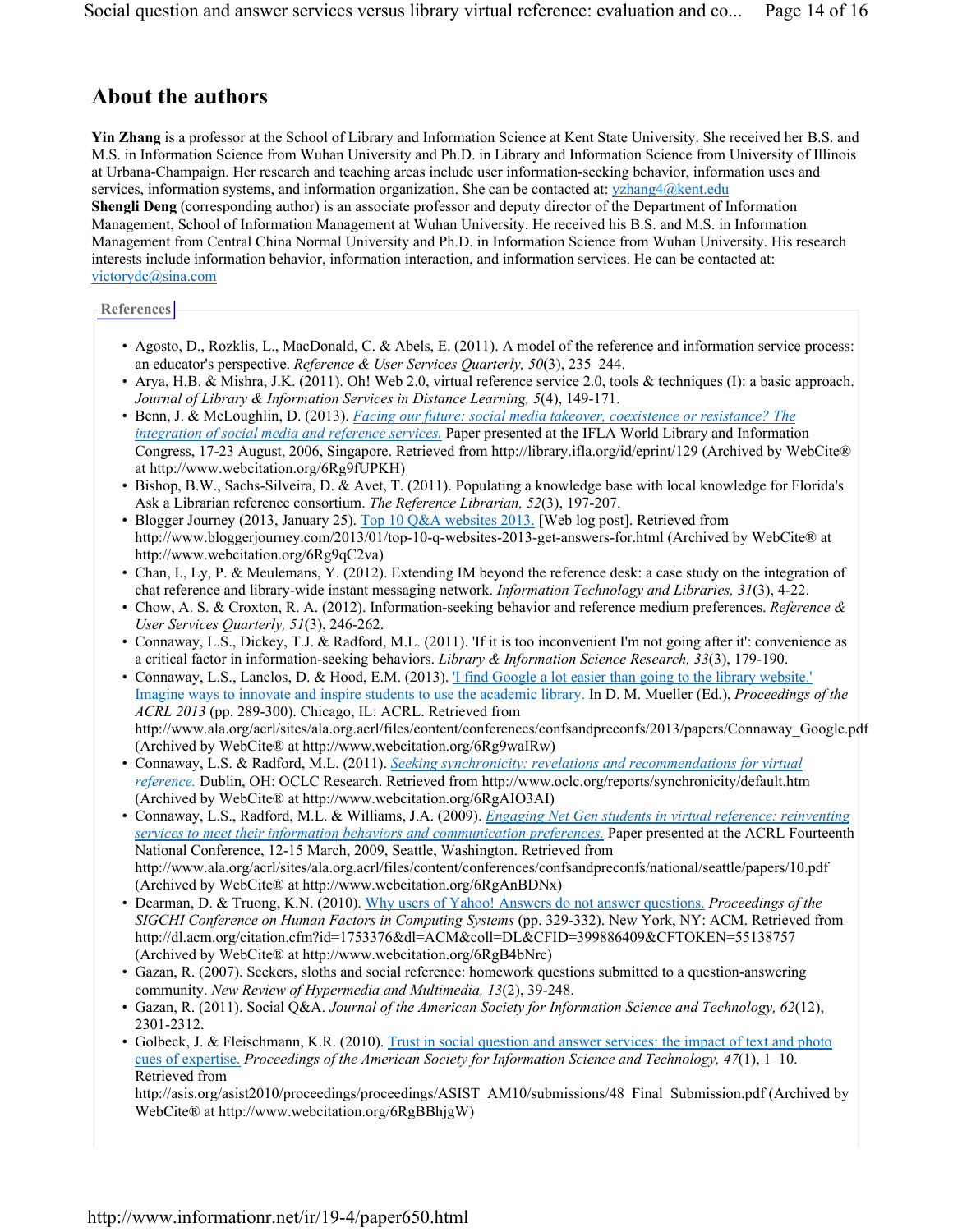- Gronemyer, K. & Deitering, A. (2009). 'I don't think it's harder, just that it's different': librarians' attitudes about instruction in the virtual reference environment. *Reference Services Review, 37*(4), 421-434.
- Henry, J. (2011). Death of reference or birth of a new marketing age. *Public Services Quarterly, 7*(1-2), 87-93.
- Hitwise (2008). *U.S. visits to question and answer websites increased 118 percent year-over year.* Retrieved from http://www.hitwise.com/news/us200803.html (Archived by WebCite® at http://www.webcitation.org/6RgBLnO8v)
- Internet Public Library. (2011). *Timeline of ipl2/IPL history.* Retrieved from http://www.ipl.org/div/about/timeline/ (Archived by WebCite® at http://www.webcitation.org/6RgBO7BKC)
- John, J. (2010). *Best answering percentage 77%.* Retrieved from http://enquire-uk.oclc.org/content/view/97/55/ (Archived by WebCite® at http://www.webcitation.org/6RgBtcsOb)
- Kilzer, R. (2011). Reference as service, reference as place: a view of reference in the academic library. *The Reference Librarian, 52*(4), 291-299.
- Kim, S., Oh, J. S. & Oh, S. (2007). Best-answer selection criteria in a social question and answer services site from the user oriented relevance perspective. *Proceedings of the American Society for Information Science and Technology, 44* (1), 1-15.
- Kitzie, V., Choi, E. & Shah, C. (2012). *To ask or not to ask, that is the question: investigating methods and motivations for online Q&A.* Poster presented at the 2012 Proceedings of Workshop on Human Computer Interaction and Retrieval, 4-5 October, 2012, Cambridge, Massachusetts. Retrieved from http://ils.unc.edu/hcir2012/hcir2012\_submission\_7.pdf (Archived by WebCite® at http://www.webcitation.org/6RgByaA2F)
- Kitzie, V. & Shah, C. (2011). *Faster, better, or both? Looking at both sides of the online question and answering coin.* Poster presented at the 2011 Annual Meeting of the American Society for Information Science and Technology, 9-12 October, 2011, New Orleans, Louisiana. Retrieved from http://www.asis.org/asist2011/posters/180\_FINAL\_SUBMISSION.pdf (Archived by WebCite® at http://www.webcitation.org/6RgC0wKo2)
- Kuhl, J. (2012). *On life support, but not dead yet! Revitalizing reference for the 21st century.* Paper presented at the PLA 2012 Conference, 13-17 March, 2012, Philadelphia, Pennsylvania.
- Litwin, R. (2006, May 22). The central problem of library 2.0: privacy. [Web log post]. Retrieved from http://libraryjuicepress.com/blog/?p=68 (Archived by WebCite® at http://www.webcitation.org/6RgC2q1LX)
- Luo, L. (2012). Professional preparation for 'Text a Librarian': what are the requisite competencies? *Reference & User Services Quarterly, 52*(1), 44-52.
- McGee, M. (2008, April 27). Yahoo! Answers: 11 million answers per month. *Small Business* [Web log post]. Retrieved from http://www.smallbusinesssem.com/ yahoo-answers-11- million-answers-per-month/1147/ (Archived by WebCite® at http://www.webcitation.org/6RgC4VUBQ)
- Mu, X., Dimitroff, A., Jordan, J. & Burclaff, N. (2012). A survey and empirical study of virtual reference service in academic libraries. *The Journal of Academic Librarianship, 37*(2), 120-129.
- Nicholas, P. (2011). Creating a digital reference agenda for academic libraries in Jamaica: an exploratory case study. *Libri: International Journal of Libraries & Information Services, 61*(4), 258-280.
- Nicol, E.C. & Crook, L. (2013). Now it's necessary: virtual reference services at Washington State University, Pullman. *The Journal of Academic Librarianship, 39*(2), 161-168.
- Numminen, P. & Vakkari, P. (2009). Question types in public libraries' digital reference service in Finland: comparing 1999 and 2006. *Journal of the American Society for Information Science and Technology, 60*(6), 1249-1257.
- Oh, S. (2011). The relationships between motivations and answering strategies: an exploratory review of health answerers' behaviors in Yahoo! Answers. *Proceedings of the American Society for Information Science and Technology, 48*(1), 1-9. Retrieved from http://www.asis.org/asist2011/proceedings/submissions/ 136\_FINAL\_SUBMISSION.pdf (Archived by WebCite® at http://www.webcitation.org/6RgC7aHIl)
- Park, J.R., Li, G. & Burger, A. (2010). Opening and closing rituals of the virtual reference service of the Internet Public Library. *Journal of Documentation, 66*(6), 807-823.
- Pomerantz, J. (2010, June 1). Facebook social question and answer services service is the harbinger of the death of reference. [Web log post]. Retrieved from http://jeffrey.pomerantz.name/ 2010/06/facebook-social-qa-service-is-theharbinger-of-the-death-of-reference/ (Archived by WebCite® at http://www.webcitation.org/6RgCA6HPQ)
- Pomerantz, J. & Luo, L. (2006). Motivations and uses: evaluating virtual reference service from the users' perspective. *Library & Information Science Research, 28*(3), 5-29.
- Quantcast (2013). *Answers.yahoo.com traffic.* Retrieved from https://www.quantcast.com/answers.yahoo.com#!traffic (Archived by WebCite® at http://www.webcitation.org/6RgCBTmin)
- Radford, M.L. (2008). A personal choice: reference service excellence. *Reference & User Services Quarterly, 48*(2), 108-115.
- Radford, M.L. & Connaway, L.S. (2012). Chattin' 'bout my generation: comparing virtual reference use of Millennials to older adults. In M. L. Radford (Ed.), *Leading the reference renaissance: today's ideas for tomorrow's cutting-edge services* (pp. 35-46). New York, NY: Neal-Shuman.
- Radford, M.L. & Connaway, L.S. (2013). Not dead yet! A longitudinal study of query type and ready reference accuracy in live chat and IM reference. *Library & Information Science Research, 35*(1), 2-13.